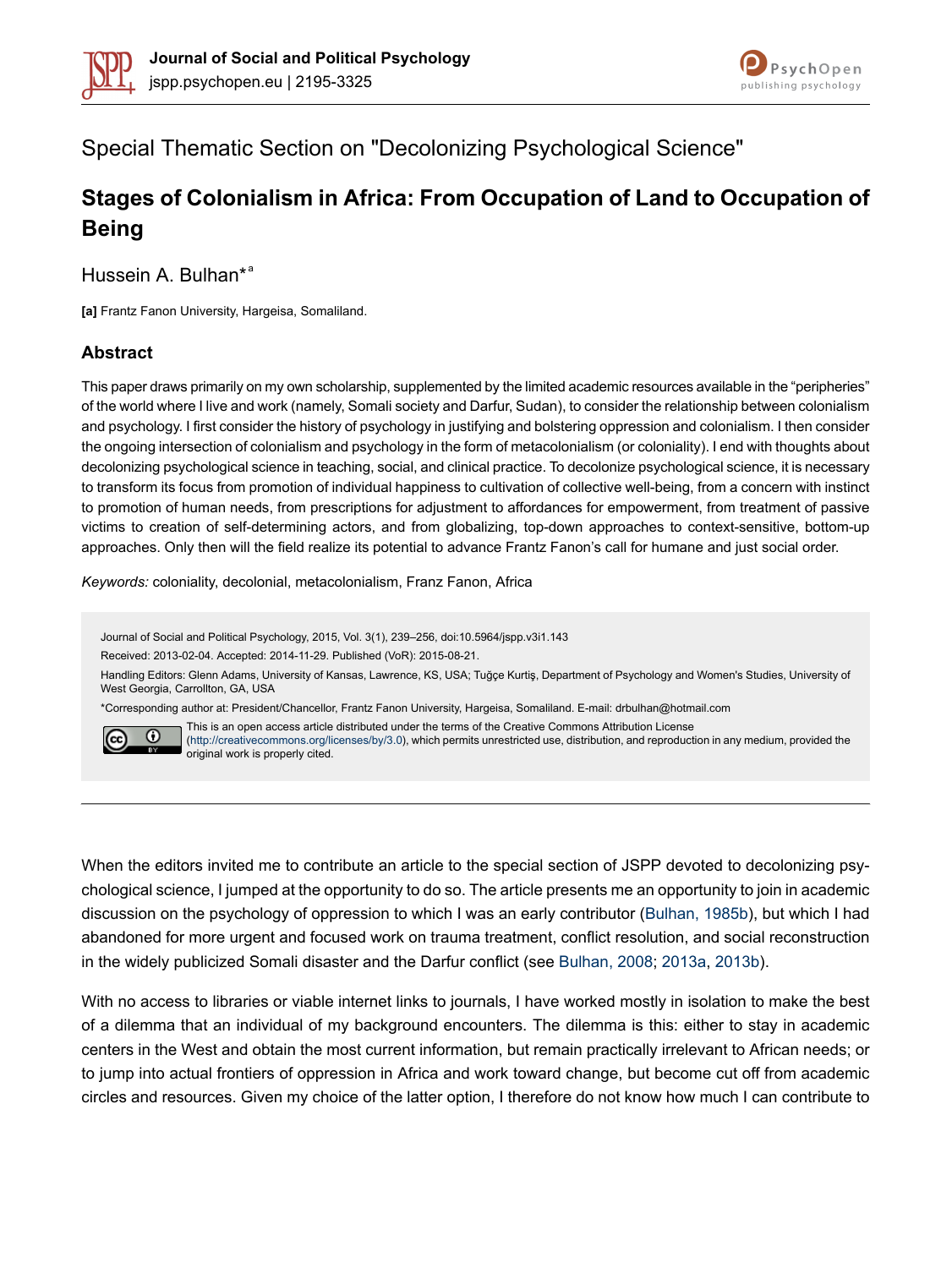an ongoing academic discourse that has developed while I worked and lived in "peripheries" distant from Western academia centers. However, my current work and life in Africa affords me the possibility to *under-stand*—i.e., to comprehend from *below*—how the colonized peoples in these distant peripheries live, rather than speculate about them from lofty heights of academia abroad. I want to share here some of the benefits I gained from this *understanding* of colonial heritage while I worked and lived in Africa during the past sixteen years.

Psychology, like all other disciplines and human endeavors, has emerged, developed, and today operates in economic, political, social, and cultural contexts. Neglect of these contexts by establishment psychologists—and their role in oppression generally and European colonialism particularly—has been one of the hidden and not often recogn[i](#page-14-0)zed dangers of a discipline that claims to specialize in the science of the mind and behavior.<sup>i</sup> Decolonizing psychological science cannot therefore proceed unless we first understand the history of colonialism—the precedents instigating it, its underlying motivations, the transformations it has undergone, and the consequences that followed. I review in this article not only the history of colonialism, but also how establishment psychology continually maintained symbiotic and mutually supportive relations with colonialism. I first highlight the origin and early stages of colonialism, before focusing later on its contemporary form that I call *metacolonialism* because it shows that colonialism did not end; on the contrary, colonialism in its metacolonial form continues to influence the thought, behavior, and being of colonized peoples even more than did earlier forms of colonialism. I conclude with proposals for decolonizing psychology.

# **Colonialism and Coloniality**

Colonialism in its classical form began in the Americas with European invasion, occupation, and exploitation [\(Quijano,](#page-16-0) 2000). Its driving motivation was and is not only pursuit of material exploitation and cultural domination, but also European self-aggrandizement to compensate for gnawing doubts on the wholeness and integrity of the self that, in different ways and intensity, assail people everywhere. Colonialism from the very beginning was therefore economic, political, cultural, and psychological. Its economic and political motives were most obvious at the beginning; the cultural and psychological motives integral to it all along became more intense and manifest later. Moreover, the fallout of colonialism is multiple and pervasive; its development and expansion affected the thought, behavior, and generally the life of colonized peoples. The methods and agents of colonialism changed, as did its primary foci of assault.

Colonialism is often misunderstood or narrowly defined. Some mistakenly confine it to either a geographic area or an era. Others, convinced that colonialism is outmoded and passé, view it a system no longer operative in Africa and generally in the world. Still others narrow it to a system imposed by and serving only inhabitants and descendants of Europe, ignoring that colonialism would not succeed or sustain in the past and present without local collaborators, minions, and conveyor belts essential for all forms of oppression to take root and persist. No wonder then that discussion on colonialism turned stale in Africa during the last several decades after most African countries attained independence. Euphoria swept through the African continent before and soon after African territories hoisted flags, sang national anthems, and celebrated the rise of African leaders to power. Africans believed then that the Europeans had left for good, that therefore Africans could move forward unhindered to enjoy the freedom and prosperity they thought in immediate grasp. This was not so. The euphoria and rising expectation soon gave way to disappointment and despair because colonialism left behind enduring

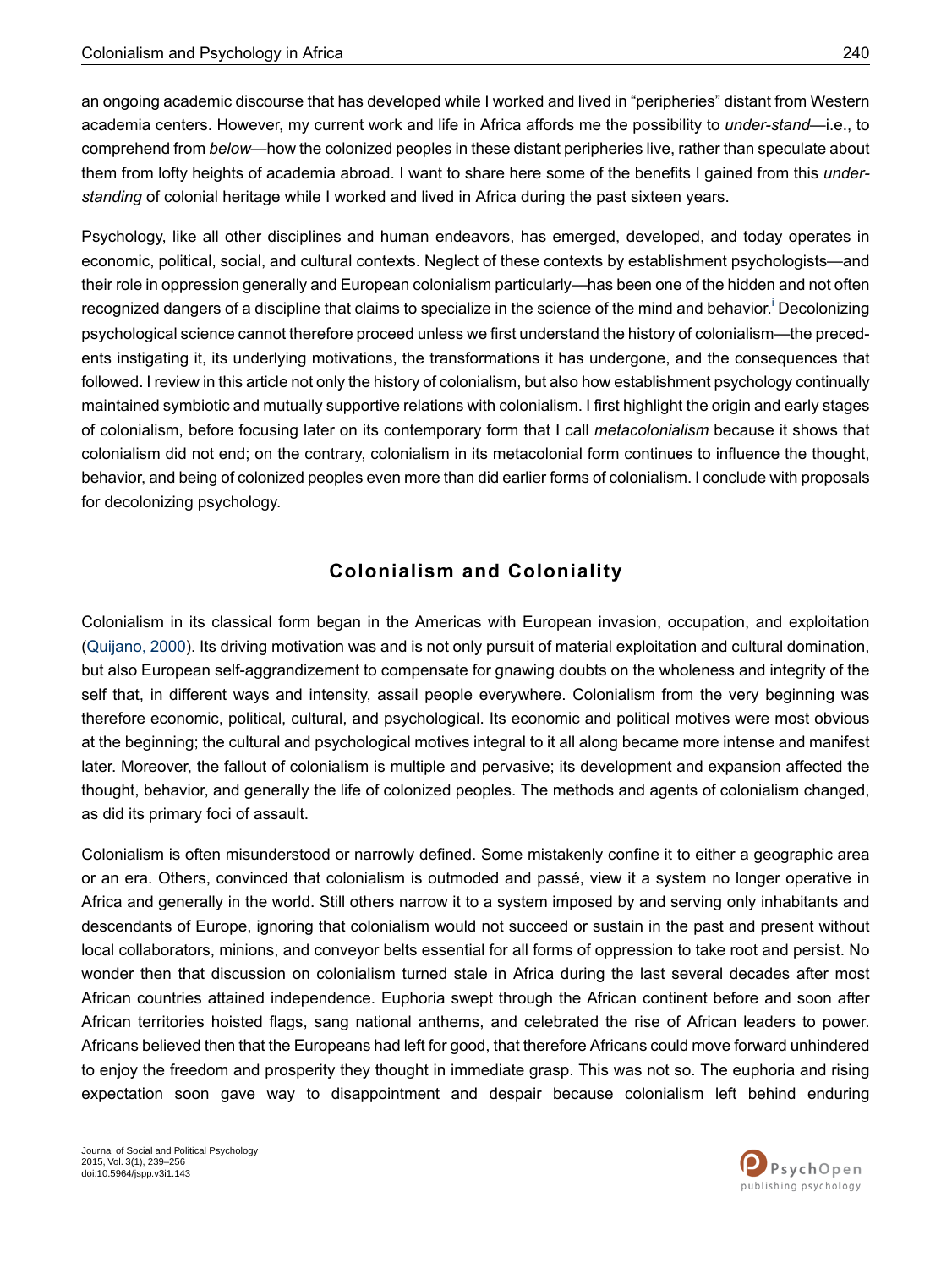legacies—including not only political and economic, but also cultural, intellectual, and social legacies—that keep alive European domination.

A critical legacy of colonialism not sufficiently analyzed is the way formerly colonized peoples acquire knowledge, understand their history, comprehend their world, and define themselves. Latin American scholars (e.g. [Dussel,](#page-16-1) [1985](#page-16-1), [1996](#page-16-2); [Mignolo,](#page-16-3) 2000a, [2000b;](#page-16-4) [Quijano,](#page-16-0) 2000) have presented fascinating analyses on colonized ways of knowing, behaving, and being. Particularly valuable contributions of these Latin American scholars are the concepts of *coloniality*, *coloniality of power*, and *colonial difference*. These concepts illuminate not only economic and political consequences of colonialism, but also the Eurocentric epistemology, ontology, and ideology emanating from, supporting, and validating European monopoly of power, hegemonic knowledge, distorted truth, and deformed being of the colonized. Their writings emphasize that colonialism is not identical or coterminous to coloniality. The former refers to political and economic relations by which one nation dominates and exploits another; the latter denotes enduring patterns of power as well as a way of thinking and behaving that emerged from colonialism but survived long after its seeming demise. [Mignolo](#page-16-3) (2000a, [2000b](#page-16-4), [2003](#page-16-5)) in particular underscores that coloniality rests on epistemic and ontological biases that promote validation of European hegemony and superiority while invalidating, marginalizing, and eroding the knowledge, experience, and rights of colonized peoples (see also [Alcoff,](#page-15-4) [2007](#page-15-4); [Maldonado-Torres,](#page-16-6) 2007). We cannot understand well why the quest for African freedom and expected prosperity did not materialize after independence unless we understand the historical precedents that gave rise to colonialism, its social and intellectual foundation, its enduring as well as changing aspects, and the cascading disasters that followed.

Discussing the multifaceted, complex, and paramount problems of colonialism can be of necessity brief and sketchy in an article such as this. I highlight below the antecedents of colonialism and quickly review early forms of it before the emergence and lingering on of metacolonialism, the latest and most pervasive of colonialism.

## **Antecedents of Colonialism in Africa**

I mention here three antecedents of the adversarial and exploitative violence of colonialism for succeeding generations.

#### **Crusades**

The material greed, cultural domination, and self-aggrandizement characteristic of European colonization—as well as the use of religion and racism to justify the pillage and massacre of non-Europeans—are evident in the Crusades. The Crusades started in 1095 when Pope Urban II appealed to all Christians to defend the Eastern Orthodox Christians against Muslims, liberate Jerusalem, and enable Christian pilgrims' safe passage. This was the stated goal; an unstated goal was that the Catholic Church, then the most powerful and wealthiest institution in Europe, faced pressure from competing kings and warlords who threatened the Church's hegemonic authority and land monopoly in Europe. Similarly, European kings sought to unify their people and enlarge their power by joining the Crusades against Muslims. The European public too found opportunity for personal wealth and glory in the pillage of Muslims. They believed the Pope's promise of forgiving their sins if they killed Muslims. They thought that they would return to Europe with a clean slate from sin, wealthy and glorious (see [Graham,](#page-16-7) 2006, for a succinct account).

In short, the diverse motives for the Crusades included desires for power, wealth, spiritual salvation, personal glory, and especially a need to construct coherent European identities against an external and convenient enemy.

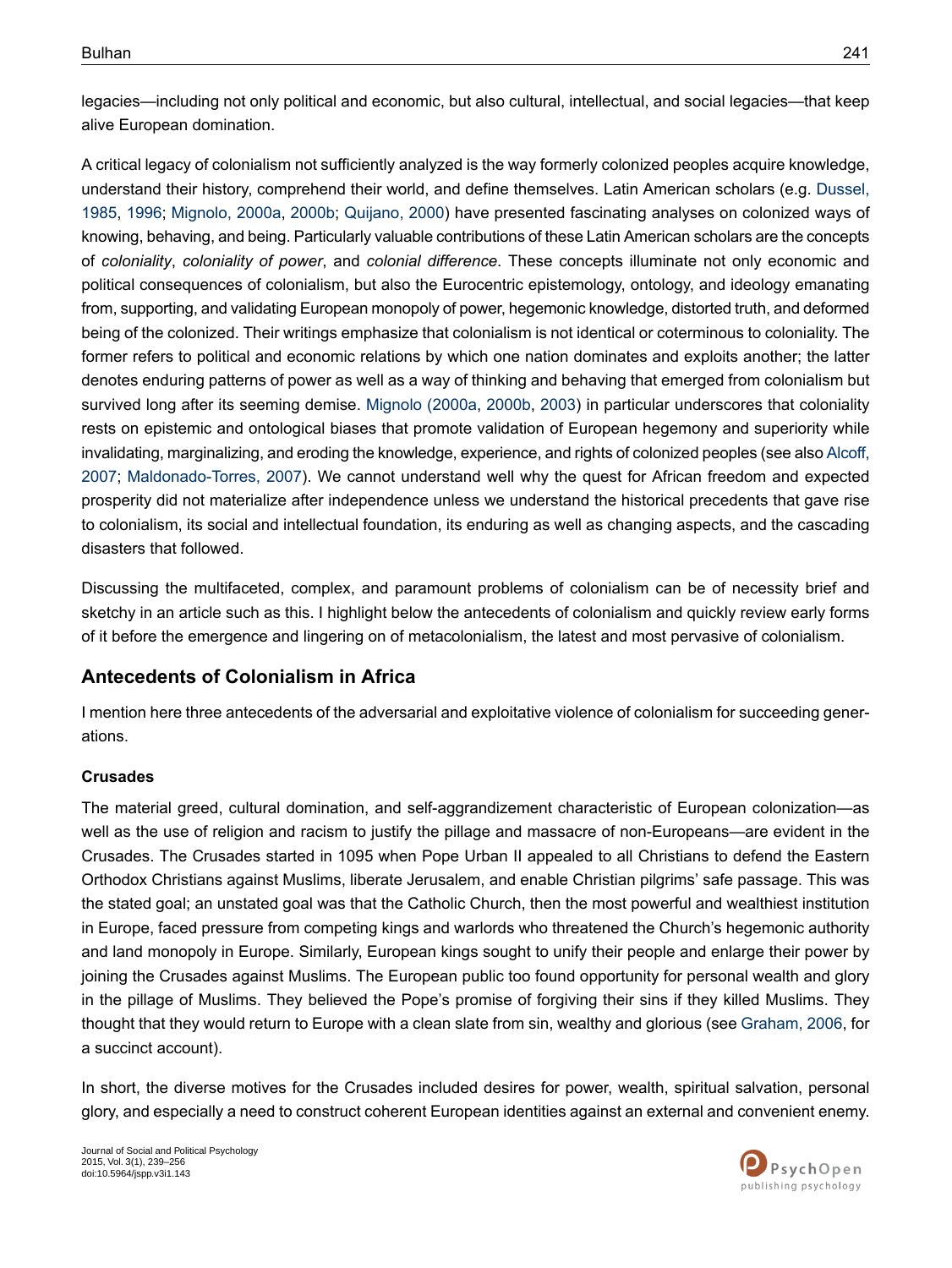The massacre and pillage of Muslims and Jews alike during the Crusades unified Europeans with the myth of superior race waging a "just war" on behalf of God.

#### **Colonization of the Americas**

The colonization of the Americas subsequently offered Europeans new opportunities for material exploitation, cultural domination, and self-aggrandizement through claims of religious and racial superiority (see [Quijano,](#page-16-0) 2000). Not only did the distinction between Europeans and Non-Europeans become more concrete in the Americas, but also the distinction of *races* became a convenient justification for exploitation. This distinction of races and associated claim of natural superiority enabled Europeans to carry out three cataclysmic assaults by use of maximum violence (including genocide) that later became global. The first assault was on *the world of things*, particularly the land of conquered non-European peoples to exploit gold, silver, and other commodities. The second assault was on *the world of people* for obtaining free labor and carrying out sexual exploitation. The third assault was *the world of meaning* by changing indigenous religions, knowledge, and identities.

#### **African Slave Trade**

The colonization of America subsequently fueled the capture, transport, and enslavement of Africans in the Americas and the Caribbean. The Atlantic Slave Trade represents the largest importation of slaves in the history of the world. This trade not only caused immense suffering for persons forced into slavery, but also enabled Europeans to expand their settlement in the New World and earn substantial capital for Europeans to finance the industrial revolution (cf. [Williams,](#page-17-0) 1966).

At least three outcomes of slavery seem certain. Firstly, slavery pauperized and depopulated the African continent, stealing its young and productive members and derailing the political history and economic development of its people. Secondly, this system of slavery consolidated the dominant-dominated relations between Europeans and non-Europeans, making racism the primary justification for colonial exploitation that continues to the present in different guises. Thirdly, Europeans and their descendants reaped more than economic benefits from slavery. Fed better, their population increased. With new wealth and industry, they developed better technology with which to further conquer and exploit others (cf. [Rodney,](#page-16-8) 1974).The Atlantic Slave Trade therefore intensified the mix of different motives—greed for material possession and consumption, combined with racism and self-aggrandizement—that began with the Crusades.

Slavery ended when it no longer was economically productive because the burgeoning Industrial Revolution made it inefficient and dispensable. Yet the European pursuit of profit, racism, and self-aggrandizement did not end. Instead, it grew more with the development of industries that required more raw materials, more cheap or free labor, and more markets for manufactured goods. Classical colonialism provided a convenient alternative to satisfy these needs.

#### **Classical Colonialism**

Classical colonialism in Africa started in the nineteenth century. Like the colonization of the Americas and the Atlantic Slave Trade, it was *systemic violence*—organized, continuous, methodic, and willful. It was not only integral to capitalism, but also coexistent with racism, cultural domination, and European self-aggrandizement.

Whereas slavery focused on exploiting isolated and captive *individuals*, the submission and exploitation of entire *populations* requiredsophisticated methodsandnumerousagents. Thefirstpointof colonialassault was*occupation*

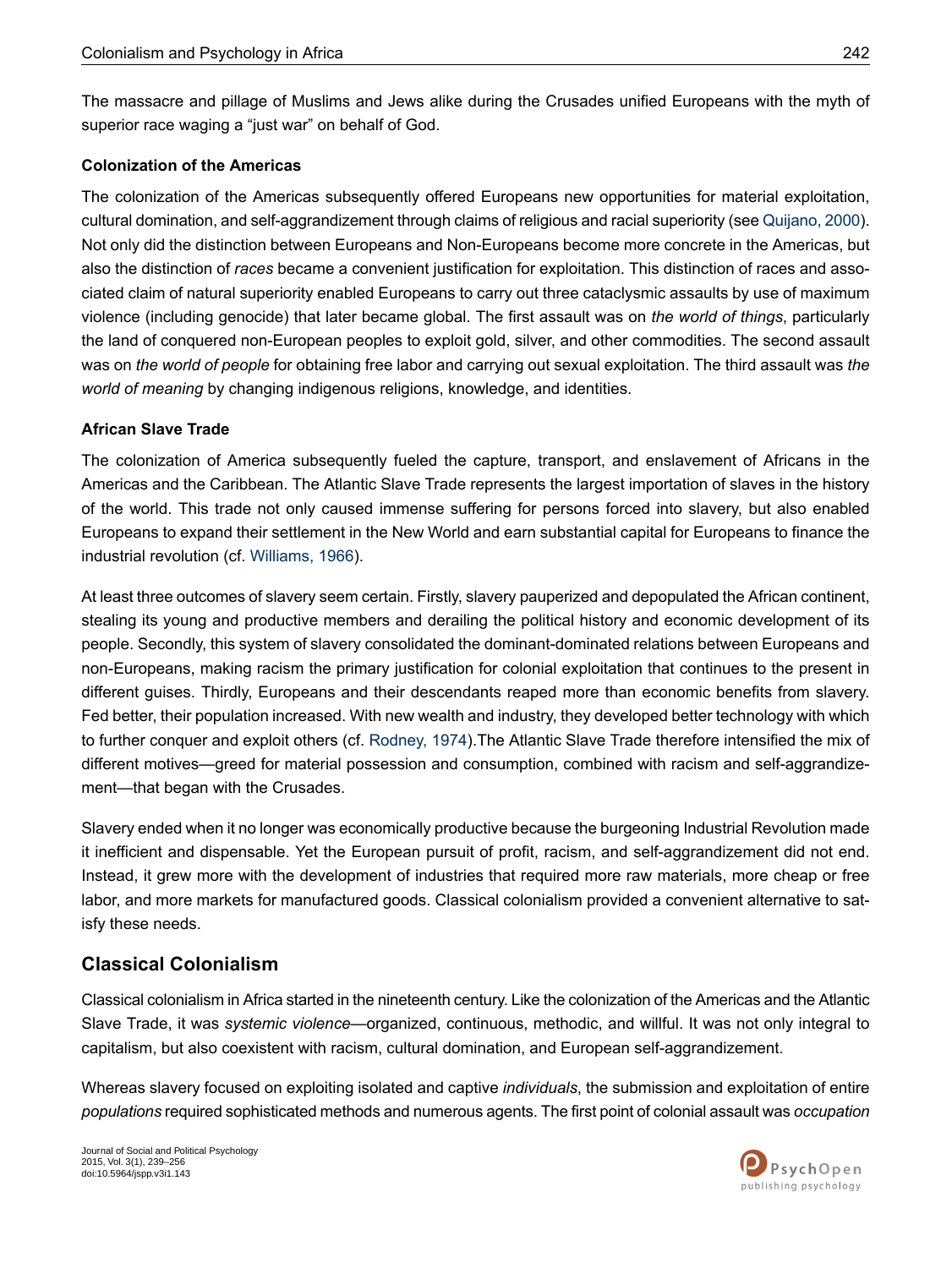*of land* by force of arms. Land contained not only the world of things, but also the world of people. Taking control of the land provided colonizers the raw materials they needed and geopolitical advantage in the competition among them for colonies. After occupation of the land, *control of the population* followed to acquire not only cheap or free labor and market for manufactured goods, but also gradual erosion in the world of meaning. Thus, instead of exploiting defenseless individuals in alien lands as in slavery, classical colonialism held *populations captive in their own land*, forcing them to serve the same economic, racial, and self-aggrandizing motives that gave rise to and sustained the Atlantic Slave Trade.

Lasting occupation of land, exploitation of human and material resources, and quelling resistance required the *erosion of social bonding, indigenous beliefs, values, identities*, and *indigenous knowledge*. Colonialists achieved this by using different agents including missionaries, anthropologists, physicians, and journalists. Since violence and outsiders' propaganda alone cannot sustain oppression, colonizers resorted to local agents to carry out the colonial mission. The most important of these were individuals educated in colonial schools or serving as subordinates in the colonial system. These so-called local elites inherited the colonial state whose function was not to serve the colonized but to exploit them. Classical colonialism ostensibly ended when these local collaborators demonstrated, through training and internalization of colonial values, their proclivity to serve as auxiliaries of neocolonialism.

## **Neocolonialism: Return by the Back Door**

The ostensible demise of classical colonialism in Africa began in 1957 when Ghana became independent, followed by the formal independence of other African countries in the 1960s and 1970s. The world wars were a critical historical juncture in stimulating the ambition for freedom because they showed three essential facts. Firstly, Europeans did not share the solidarity they previously projected; instead, they fought one another with shocking brutality. Secondly, the war revealed to Africans that the White man was not superhuman; in the battlefield, he too panicked, bled, and died like Africans. Thirdly, Africans realized that they could challenge Europeans in armed struggle in the quest for freedom since they had risked their lives during the world wars to defend European freedom. Recognizing these three facts initiated—firstly in the mind, subsequently in action—the demise of classical colonialism.

The African public found new inspiration in hearing from their children the rhetoric of freedom and call to end of colonialism. Not surprisingly, their anticolonial rhetoric focused on *liberating the land*—that is, to kick out the colonizer. Neither they nor their leaders gave much thought beyond that specific and narrow goal. It turned out that the so-called local elite wanted only to replace the former rulers and govern in the same way, using the same laws and institutions. After independence, the flawed colonial state turned into a neocolonial machine that not only oppressed the people, but also worked to the advantage of former colonial powers and their allies [\(Bulhan,](#page-15-1) [2008](#page-15-1)).

A number of African politicians and intellectuals focused attention on *neocolonialism* [\(Amin,](#page-15-5) 1973; [Nkrumah,](#page-16-9) [1965](#page-16-9)): ways in which former colonizers (joined by the United States and the USSR) controlled behind the scene economic and political power. They also presented evidence on how European countries continue to plunder material resources of the former colonies and dictate flawed policies serving European interests. Similar to the dependency theorists [\(Frank,](#page-16-10) 1970; [Prebisch,](#page-16-11) 1960), these writers on neocolonialism shed light on the methods and consequences of European economic and political domination in Africa. However, most analyses held that

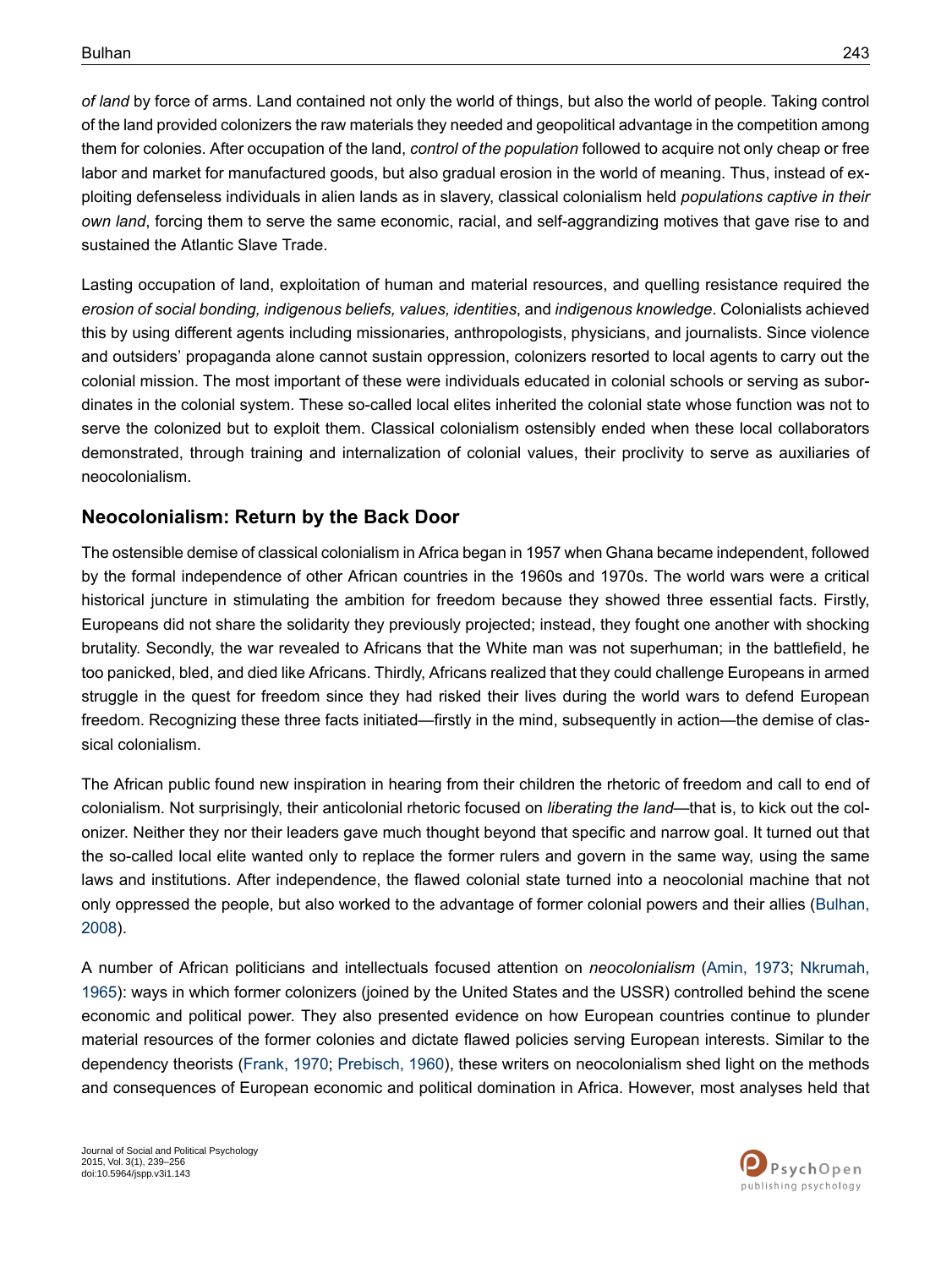economy is the substructure of neocolonialism; hence, they did not discuss the role of culture and psychology in the perpetuation of colonialism.

## **Metacolonialism: Latest Stage of Colonialism**

The latest modification in the previous form and presentation of colonialism is *metacolonialism.* According to the *Random House Unabridged Dictionary* (1993, 2nd Edition), the prefix *meta* in Greek translates to *after, along with, beyond, behind, or among*. I therefore mean by *metacolonialism* a socio-political, economic, cultural, and psychological system that comes *after, along with,* or *among* the earlier stages of colonialism that I described in the preceding pages. One can also define it as a colonial system that goes *beyond* in scope or *behind* in depth what classical colonialism and neocolonialism had achieved.

Metacolonialism revives an old system of colonial exploitation and oppression that masquerades in the more savory euphemism of *globalization*. Many analysts write about globalization in glowing terms, often extolling it as a system of worldwide innovation that shall bring great advances to humanity. Yet these writings seldom answer this question: Who actually benefits from this new craze, and who suffers because of its global effects? We find the answer not directly from the words of its promoters and defenders, but in the structures of power and global locations where its decision-makers concentrate. Specifically, metacolonialism emanates from the same geography and societies as did the Atlantic Slave Trade, classical colonialism, and neocolonialism.

Unlike earlier forms that were national or regional, metacolonialism not only grows globally and penetrates deeper in the psychology and social relations of all peoples, but also exercises its global power of hegemonic mystification that blurs to some degree previous distinctions of social class, ethnicity, and race. Although writers on colonialism used dichotomous distinctions between colonizers and colonized or between White and Black races to draw attention to the drastic contrasts of the two groups' unequal fortunes and history under colonialism (e.g., [Fanon,](#page-16-12) 1967, [1968\)](#page-16-13), such Manichean distinctions are no longer adequate. Metacolonialism brings about a wide spectrum of beneficiaries and victims. Some of the formerly colonized elites are today material beneficiaries of metacolonialism (especially in comparison to the mass misery of their societies), flaunting trivial material benefits while ignoring their subjective victimization. Even the traditional beneficiaries of colonialism—namely Europeans and their descendants—are today in some respects victims of metacolonialism in ways they neither realize nor wish to critically examine. Accustomed to racial hubris—exaggerated pride and inflated self-confidence—passed on to them by earlier generations, they remain stuck in the old Manichean division of the world associated with myths of racial superiority. Our concepts, formulations, and analyses must therefore keep pace with the dynamic and sophisticated changes of metacolonialism.

# **The Psychology of Metacolonialism**

Metacolonialism manifests in both objective and subjective domains to a far greater degree than the classical colonialism and neocolonialism that preceded it. I illustrate below some of its manifestations, realizing that space of an article permits neither extensive listing nor detailed discussion (but see [Bulhan,](#page-15-6) in press).

I begin this review with a discussion of the contest over reality and memory. Much writing exists about colonial onslaught on the worlds of things and people, but not much about its assault on the world of meaning and associated contest over defining reality and preserving memory. Although less obvious than the contest of arms and political

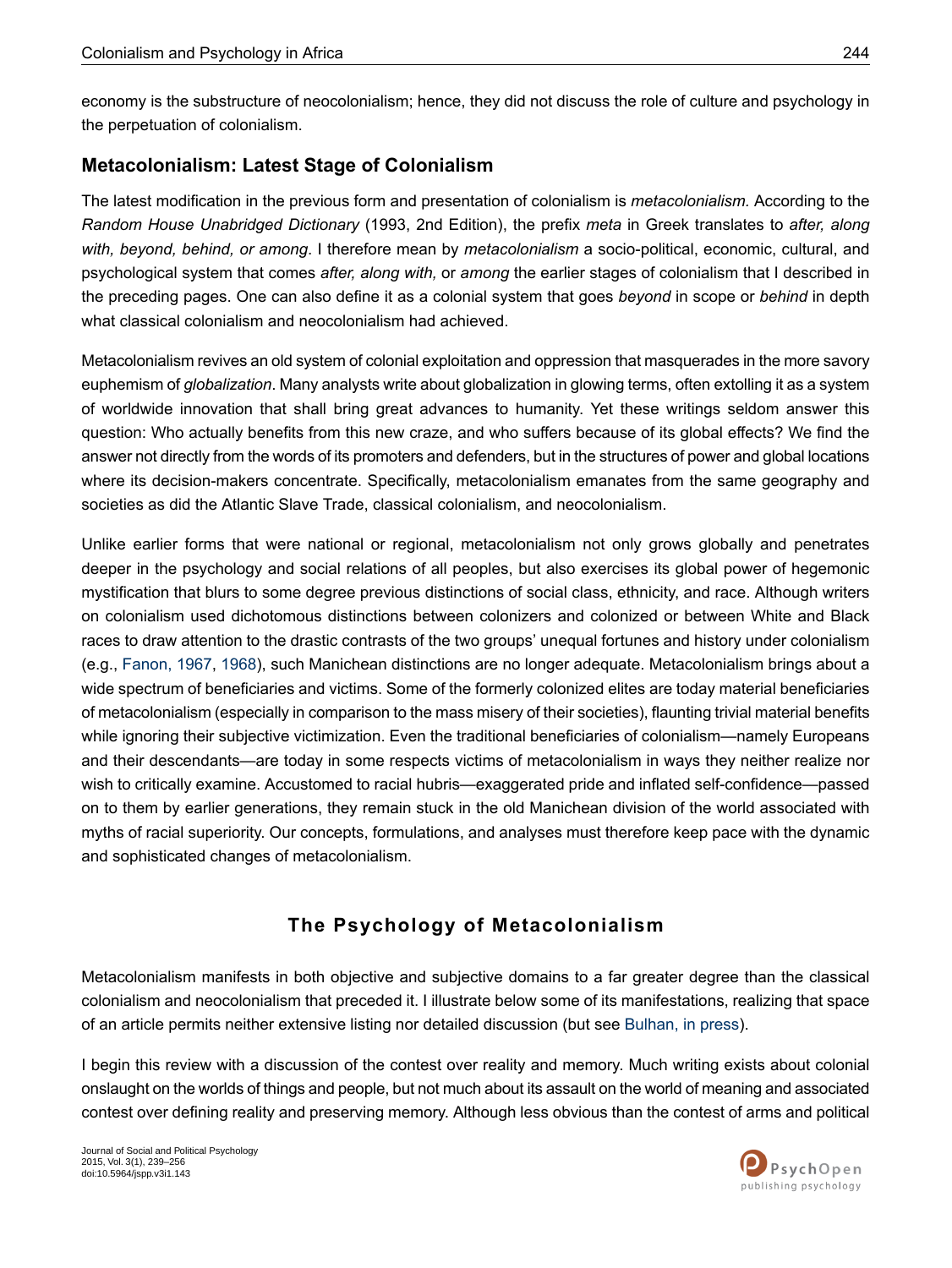control, the contest over reality and memory plays a central role in the objective and subjective lives of the colonized. What do I mean by contest over reality and memory?

## **Contested Reality and Memory**

Much of recorded history is partly mythology, partly a product of selective recall, and partly interpretation of what transpired. What is recorded is seldom that which actually took place because the events that transpired have gone through different recall, interpretation, and retelling by people who experienced them, people who heard about what had transpired, and (generations later) people who write about those events. Even participants of the same historical events differ in their account and interpretation of what actually took place. Each generation modifies written history according to its needs and interpretation, building on selective recall and distortion.

The contest over reality and memory becomes most intense in conditions of oppression where both reality and memory distort to preserve the *status quo* of domination and exploitation. Metacolonialism in the way I define it enlarges the distortion of events in memory because written history is mostly about the valor and benevolence of the European colonizer. Students continue to learn this history in schools, libraries preserve it, statutes freeze it in time and place, and public and professional media disseminate it. In short, the worlds of things and people exude, reflect, and perpetuate the story of the European colonizer. This story valorizes the colonizer and turns into a potent weapon of domination while it invalidates and vilifies much about the colonized, including their culture, their epistemology, their ontology—indeed their very existence as human beings. The colonizer's reality and memory under these conditions take the status of the only valid knowledge worth preserving and disseminating while the colonizer's self-aggrandizement entails the diminution or negation of the colonized.

Accordingly, the colonized do not exist except for the needs and convenience of the colonizers; they are no more than appendage and fodder to the history of colonizers. The story of the colonized remains untold due to censorship and social amnesia enforced in crude or subtle ways. If writers of this story are not directly harassed, the media industry seldom publishes their alternative story; professional journals winnow it out; publishers reject manuscripts; and tenure review committees consider it a sign of radicalism or proof of idiosyncratic obsession to excavate a long forgotten past too uncomfortable to recall. Not surprisingly, then, many avoid such adventures, making vague the distinction between enforced censorships and self-censorship.<sup>[ii](#page-14-1)</sup>

There is another problem. If one endeavors to tell the story of the colonized, the teller is from the start stuck neck deep or totally submerged in the maelstrom or disaster the colonizer had created.<sup>III</sup> Not only does one wade in the dissimulated history and scholarship of the colonizer's metacolonial systems of education, but also the world in which one lives—including institutions for which one works—contradict one's story about the colonized. Moreover, any work that one manages to publish will be in media inaccessible to the people the story is about.

One who writes critically on colonialism in the peripheries distant from Europe and North America faces a different problem. The writer does not have the latest information and technology, or even a reliable internet connection, to keep abreast on the work of others or to participate in exchange of ideas with them. This state of isolation diminishes critical engagement conducive to scholarship. What is more, life in that part of the world presents two other perils. On the one hand, local tyrants find threat in ideas unfamiliar to them, assuming that what they do not know or understand is necessarily subversive. On the other hand, security agents of those who control global power are likely to apply the label "terrorist" or "terrorist sympathizer" if the writer is non-European or especially a Muslim who lives in the distant frontiers that contests of reality and memory provoke atavistic religious radicalism.

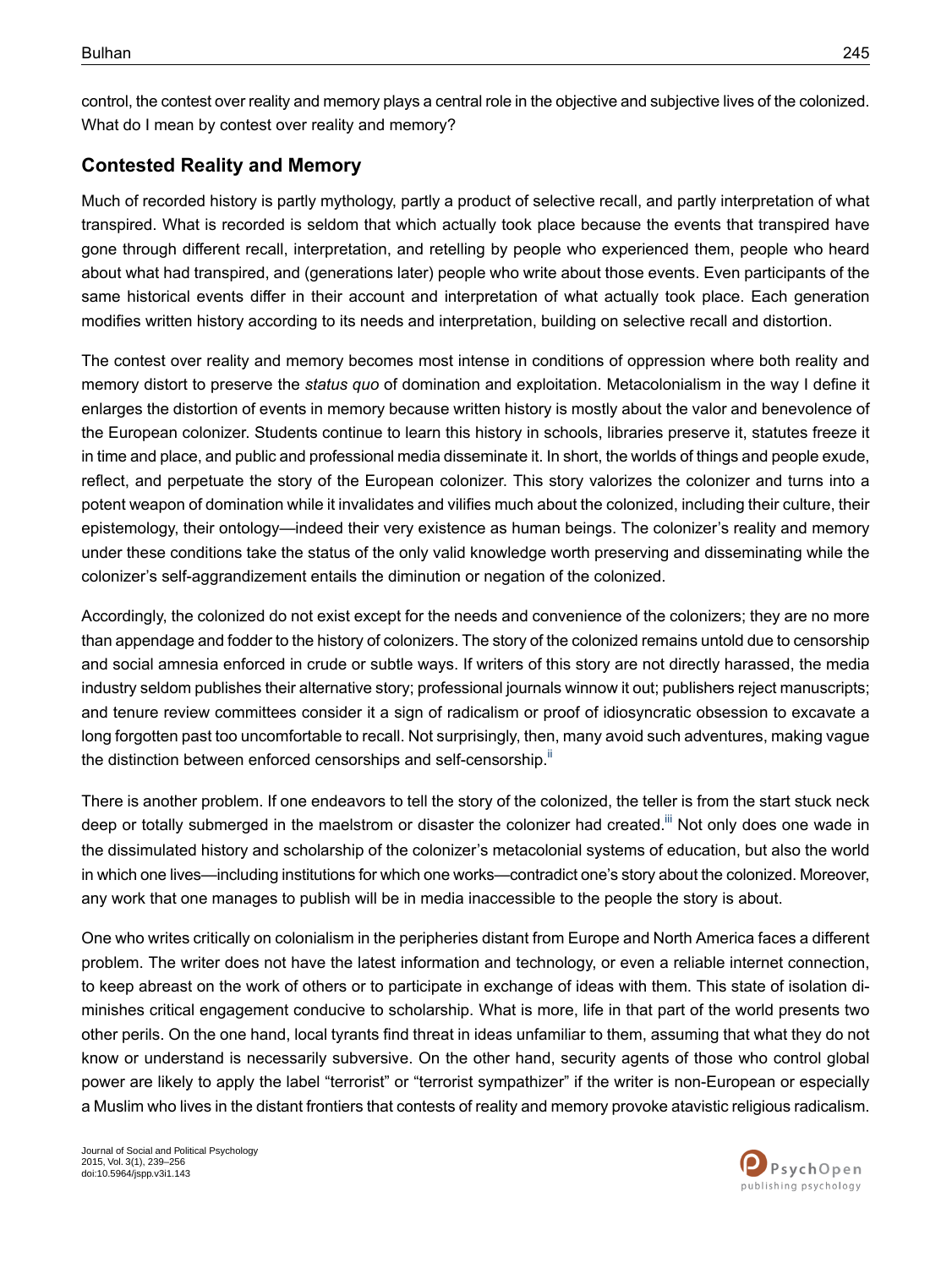Either way, whether in the West or outside of it, imposed censorship and self-censorship limit discourse on colonialism and coloniality.

I start with these remarks to underscore four points. First, a key indicator of domination is the power to name the world and the self, interpret the past, and preserve memory of it. In usurping that power, the colonizer finds a more insidious and potent psychological advantage than use of lethal arms. Second, because of the lost contest over the defining and naming of reality, the experience and story of the colonized await documenting and telling. Not hearing or reading about either, people assume they do not exist. Third, the forgotten or distorted past leaves the colonized in a state of ignorance and confusion, with no lessons learned to understand the present or chart a new future. Fourth, establishment psychology historically played a significant role in the contest of reality and memory, serving as a potent tool for concealing the violence of colonialism and distorting the experiences of the colonized. To this day, the Eurocentric and reductionist roots of establishment psychology prevent even well meaning researchers and practitioners from exposing the ravages of colonialism or acknowledging the experience of the colonized.

#### **Manifestations of Metacolonialism**

I turn now to manifestations of metacolonialism. To begin with, metacolonialism established the dollar and (recently) the euro not only as the primary currencies of exchange, but also as measures of human worth. This is colonization of economics, wealth, and self-evaluation. Metacolonialism also dictates that international laws promulgated by Europeans are just and essential laws for 'civilized' conduct in national and international relations. This is colonization of individual and group behavior, nationally and internationally.

Europeans and their descendants today enjoy *freedom* and *opportunity* in space not only in their land but also beyond. <sup>[iv](#page-15-8)</sup> Indeed, after nearly denuding resources of the earth, they endeavor to colonize outer space (including the Moon and Mars) for more resources. In contrast, space increasingly represents *unfreedom* and *constraints* for the metacolonized in ways worse than described under classical colonialism by earlier writers —like [Nkrumah](#page-16-9) [\(1965\),](#page-16-9) Amin [\(1973\),](#page-15-5) and [Rodney](#page-16-8) (1974). For example, urban communities in Africa have become concentration camps of disease and death—with profuse shantytowns, crowded hovels, open sewers, pervasive poverty and filth. In addition, their lands and coasts are dumping sites for the West's toxic waste—including nuclear and medical wastes—with devastating and enduring consequences for the fauna, flora, and human health. This is colonization of space.

Home too is no longer a place of intimacy and security for the metacolonized. Economic forces beyond the control of individuals invade it to instigate conflict among members, caught as they are between confused needs and increasing wants, neither of which they can satisfy. Meanwhile, radio and TVs programs bombard them at home and other private places with metacolonial propaganda, mesmerizing people with images of material rewards and ostentatious display of European models of beauty. Children bring to the home metacolonial ideas contradicting their culture and identity while their parents live in crushing frustration in the workplace or more likely suffer chronic unemployment. Their governing state, often a tool of metacolonialism, invades homes at will, usually after midnight, to capture anyone suspected of sedition, terrorism, and the like with no due process of law. The minority of Africans with access to internet and mobile phones are also subject to external controls without their knowledge. These new technologies permit agents of metacolonialism near and far to snoop what they say, do, and think. This is colonization of place.

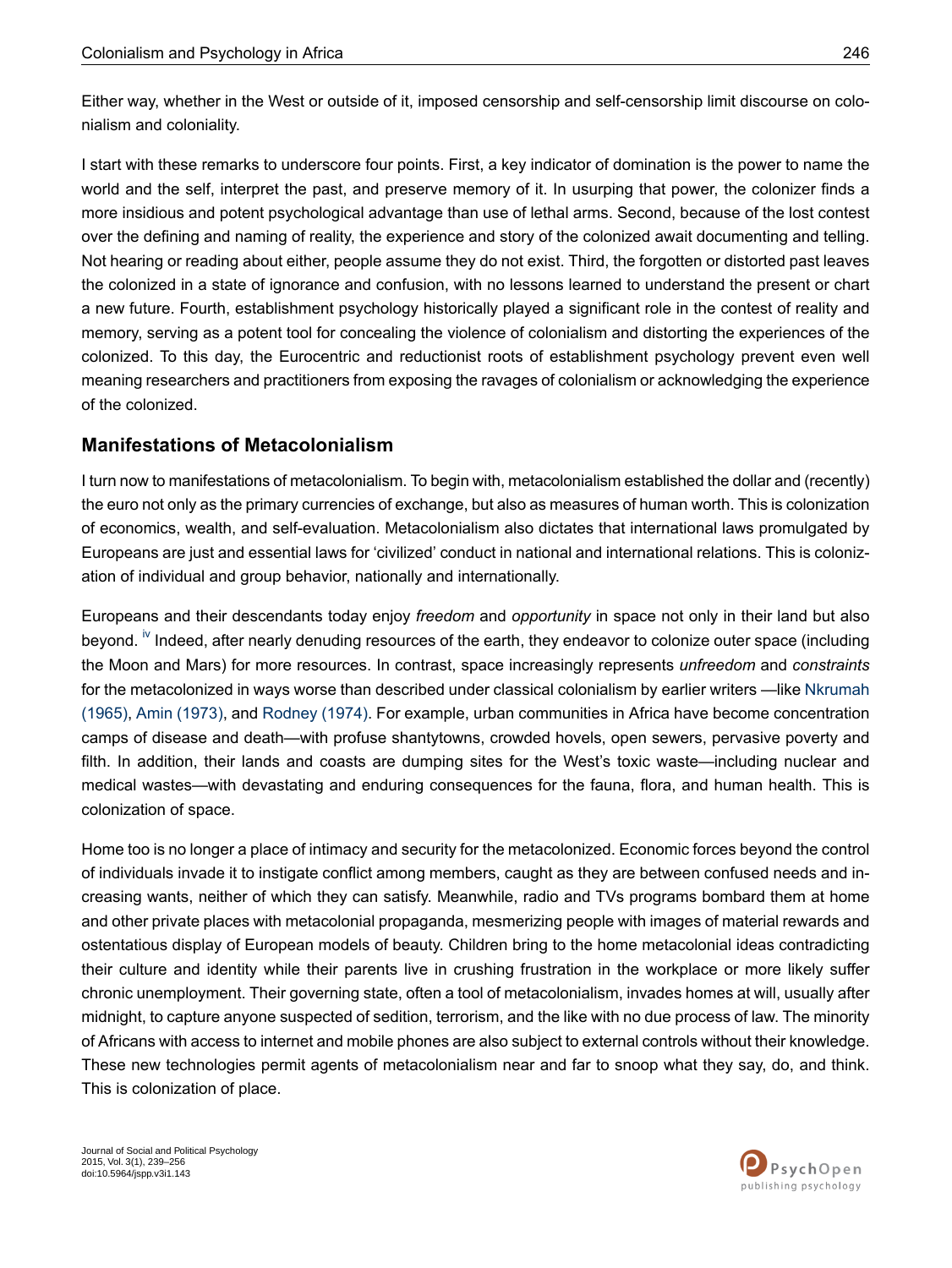Metacolonialism also surfaces in the colonization of time since most people today believe that *real time* is only the way Europeans define, interpret, and measure it. In reality, time has no single or universal meaning, and cultures vary in how they understand and interpret it (e.g., [Bulhan,](#page-15-2) 2013a; [Mbiti,](#page-16-14) 1970). The dominant conception of time in the world today rests on a Newtonian paradigm and global capitalism that not only equates time with money, but also divides, manages, and manipulates time and human energy for productivity and profit contradicting the culture and interest of the colonized. Today, almost everyone in the world, regardless of culture, wears watches based on European conception of time and pegged to a location in Europe. In short, European conceptions of time today regulate energy, work, and therefore lives of peoples in the world. This is not only colonization of time, but also metacolonized regulation of human energy.

Metacolonialism also affirms that Europeans and their descendants are superior to all other human beings in intelligence, power, beauty, and wealth. This is colonization of values. Related to this is the notion that Europeans and their descendants represent the ideal or personification of beauty. People of color increasingly internalize this self-defeating notion. They use chemical and electrical means to lighten their skin, turn smooth their kinky hair, or simply wear imported wigs to hide their natural hair texture and color. This is colonization of beauty. Metacolonialism, like its antecedents, also glorifies Western education and knowledge as the tickets to enlightenment and the 'good life,' while vilifying and eroding indigenous education and knowledge. This is colonization of knowledge. Using modern telecommunication equipment and the internet, Europeans have the right to monitor communication and information of all people, including who talks to whom, how often, where, and for what purpose. This is colonization of digital information. Metacolonialism also sets the Europeans and their descendants as the sole dispenser of aid and compassion for victims of violence and oppression in Africa. Yet, this compassion is primarily self-serving since the countries and organizations delivering the aid gain indirectly or directly by selling products of their farmers and manufacturers or by collecting hefty overheads for service rendered [\(Maren,](#page-16-15) 1997). This is colonization of compassion, reaffirming simultaneously the incompetence and dependence of aid recipients, while reasserting and further inflating the self-aggrandizement of Europeans [\(Bulhan,](#page-15-6) in press).

Promoters of metacolonialism also affirm that one finds the good and moral life by embracing Europeans as demigods and assimilating their culture while eroding the religious heritage of non-Europeans. Advocates of Global Western Culture do not mince words or hide their mission. They malign and deprecate the lives of non-European peoples. This is colonization of not only culture but also religion. Moreover, western education in non-European societies erode or change indigenous languages. For instance, Africans schooled in neocolonial educational systems choose to speak English or French to show sophistication and so-called modernity, gradually abandoning their indigenous language. They even change their indigenous first names to European names like Peter, James, and Joseph. If they speak to their people in the indigenous language, they sprinkled English or French terms in their statements to achieve the same impression of sophistication and modernity even if their people do not understand the full meaning of their remarks. This too is colonization of language and identity.

Metacolonizers also claim that only their classifications, their diagnoses, and their treatment of physical and psychological disorders are most scientific and effective when they turn a blind eye to the *oppressive social conditions* that cause or contribute to hunger, disease, premature death, depression, trauma, and psychosomatic disorders. In the name of advanced treatment, they also manufacture potent drugs that silence the rage of injustice and they erect institutions with high walls that sequester victims. Instead of healing victims, the forced silence and incarceration condemn them to psychological and social death. Cut off from society and inter-subjectivity with others, those identified as mad have become less accessible to ordinary human contact and social bonding; therefore

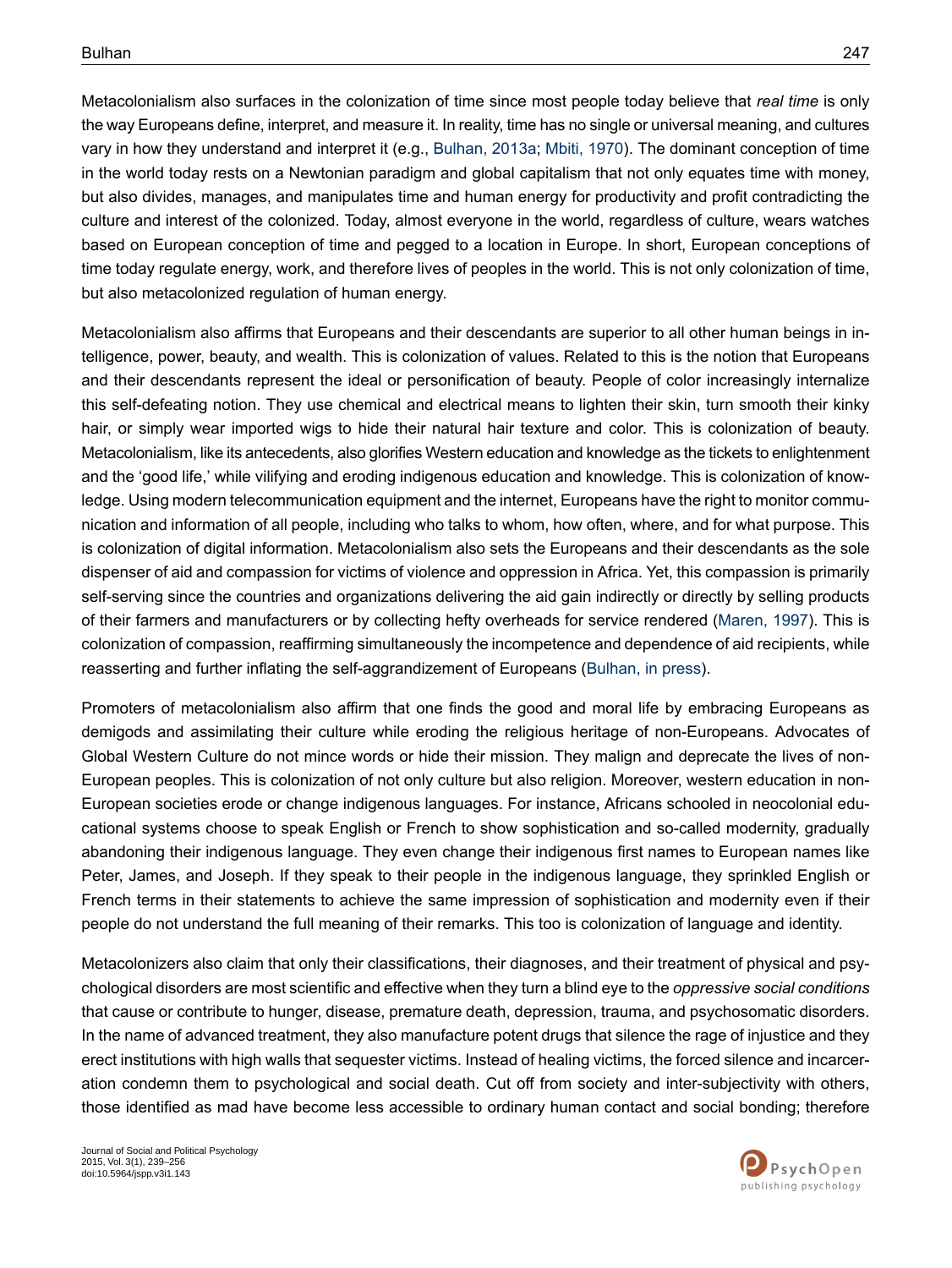less psychologically and socially alive. If truly scientific and socially responsible, their metacolonized healers and caretakers would contribute to change the historical and social conditions producing these symptoms and afflictions. This too is colonization of medicine and madness.

#### **Metacolonial Motives and Goals**

As successor and culmination of earlier forms of colonialism, metacolonialism likewise serves Euro-American material exploitation, cultural domination, and psychological self-aggrandizement. These motives persist by inertia of history, residual social and political structures of domination, and collective socialization through effective media and schools. Metacolonialism added to these factors its potent methods: conditioned mass passion for consumer goods imported from abroad and an effective dissemination of the belief that this stage of colonialism (globalization) represents a great advance in human history. What therefore changed are not the motives but the methods and tactics of satisfying those motives.

By focused assault on the world of meaning, metacolonialism also penetrates deeper than classical colonialism and neocolonialism into the psyche and social relations. It occupies and controls the *self* or *being* of the metacolonized both in their psychological and social existence. After subjective occupation and control, the metacolonized automatically cooperate without need for the crude methods used by previous forms of colonialism. Nonetheless, metacolonialism, true to its colonial roots and essence, resorts to outright violence when necessary. It has in store efficient and deadly violence in case of resistance to it, including modern tanks, deadly missiles that seldom miss their target, drones controlled from distance, war robots that neither bleed nor die, and nuclear bombs capable of complete annihilation. Because the *Being* of the metacolonized is occupied and possessed, they also come to believe that they are materially better off than ever, even when they see in TVs and newspapers only the alluring images of the consumer goods (like cars, flashy clothes, and electronic equipment) by which metacolonialism entraps and mesmerizes. If few of them get only a small number and cheap imitations of these goods, they believe that they too share in "the good life" of the European—a belief reinforced by the admiration and envy of the less fortunate majority around them. While starving for lack of food, these less fortunate compatriots continue to be enthralled by the shared delusion of metacolonial material opulence and redemption supposedly coming to them in the near future by magical means.

There is indeed more to metacolonialism than the consumer goods or the desire to satisfy constantly invented and therefore insatiable wants. At its highest advance not yet achieved, metacolonialism aims to establish a "New World Order" which already shows its telltale signs. This New World Order will for instance do away with the colonially formed nation-states, as we know them today, and replace them by a central authority managed by Euro-Americans and local allies they select. It will use one currency, one international court, and one mega-military establishment like the expanded NATO or its successor supposedly to ensure world peace. It will "homogenize" cultures into Universal European Culture, as stridently advocated by neo-liberals for "Global Western Culture." Most languages will die as will indigenous knowledge in non-European societies. Religions will gradually erode in substance and meaning, but devotees may retain rituals that do not threaten the new world order. If they present threat, as do some Muslim fundamentalists, most of whom use Islam for self-serving political aims, metacolonial powers and their regional allies will jointly organize themselves to clobber them to total submission or eliminate them using a sophisticated technology of death. Computers based in the United States and Europe will store personal details of individuals, wherever they are in the globe, monitoring their movements, their human connections, and their communications.

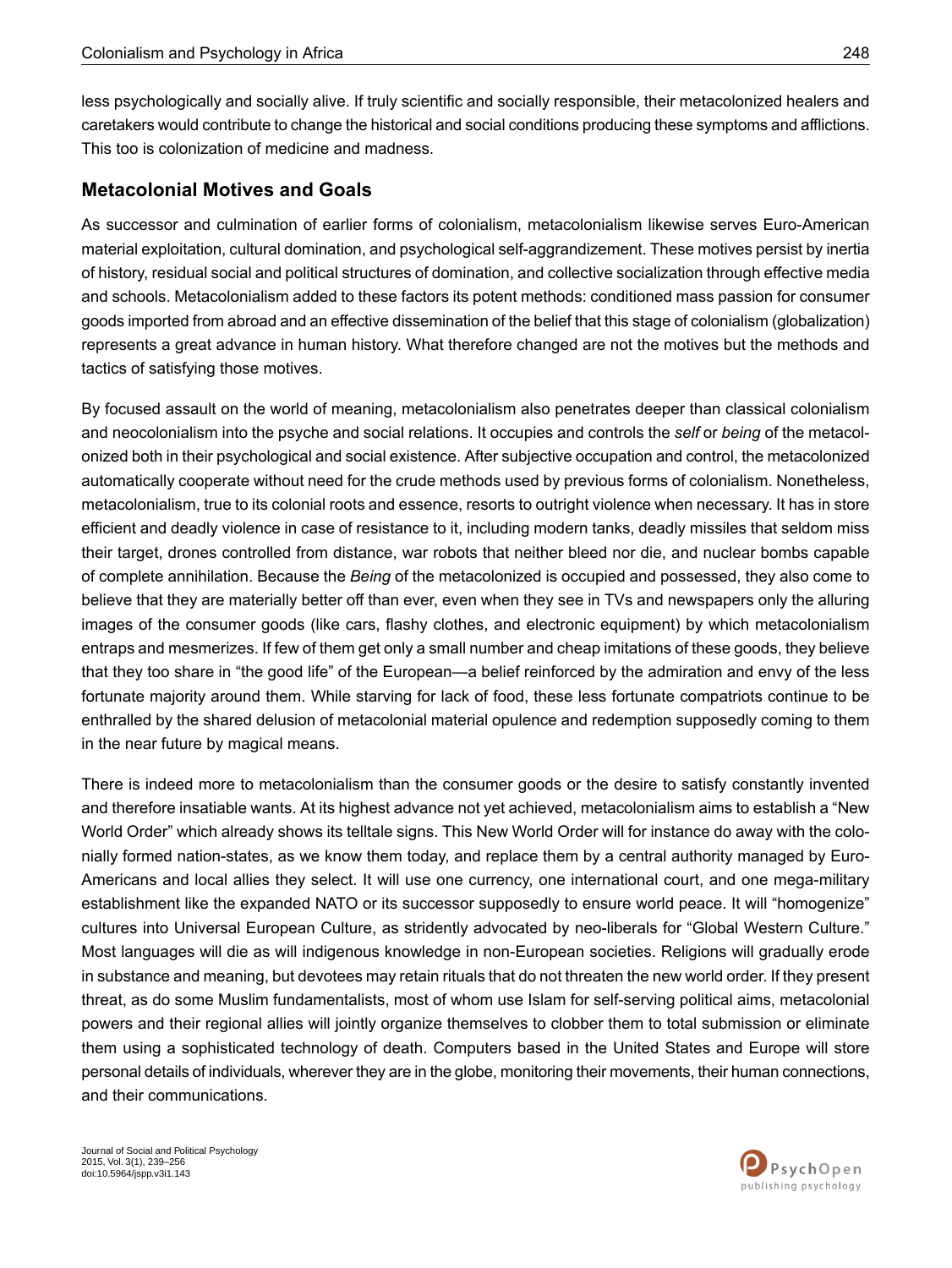These metacolonial prospects and plans are not far-fetched; we are already in the throes of metacolonialism. However, the most devastating application and consequences of it fall on Non-European populations who—by culture, politics, and behavior—are on the fringes of the envisaged New World Order. That is too why institutions like the IMF and World Bank focus their work on these societies. This is why the International Court in Hague investigates or tries more Africans dictators than American or European perpetrators of similar or worse crimes against humanity. It is also in Africa that the largest numbers of "international peacekeeping forces" operate, because people of color once again occupy the lowest rung in the hierarchy of human rights and expected norms of equal treatment.

## **Psychology and Colonialism**

The emergence and growth of psychology as a discipline took place not only at a time of social change and conflict in Europe but also while Europeans and their descendants carried out violence in search for profit and self-aggrandizement of a cultural, social, and psychological character. As Europeans conquered much of the world, imposing themselves in action and ideology as the only honorable model of humanity, the discipline of psychology emerged as a specialty and arbiter of human experience. Never emerging in a social vacuum, psychology (and its medical counterpart, psychiatry) played their part in the history of European colonialism serving as its agents in its different stages ([Bulhan,](#page-15-9) 1980, [1985b](#page-15-0), [1993](#page-15-10)). They also benefited funds and prestige from the conquest and exploitation of the rest of us. They justified slavery, as did missionaries, journalists, biologists, and anthropologists. For instance, some declared severe psychopathology in slaves who ran away from plantations. Soon after emancipation, others declared that emancipation of slaves would bring their extinction with "unerring certainty". Still others insisted that emancipation already brought former slaves severe and manifest deterioration in mind and body because they were innately incapable of living freely.

During classical colonialism, psychologists and psychiatrists embarked on racial comparisons of the size of the brain, concluding from biased measurements that Africans belong to a lower evolutionary phase. Studying Africans "in health and disease," [Carothers](#page-16-16) (1953) concluded from a small sample of patients in a Kenyan psychiatric hospital that Africans were akin to "lobotomized Europeans" or at least to neurotic Europeans. Other researchers measured IQ pegged to their culture and affirmed that Africans and their descendants show lower intelligence in comparison to Europeans (e.g., [Croizet,](#page-16-17) 2008; Croizet & [Dutrévis,](#page-16-18) 2004; [Kamin,](#page-16-19) 1974). Taken together, these works justified colonialism and perhaps assuaged the troubled conscience of Europeans about colonial violence.

The contribution of psychologists and psychiatrists in justifying colonialism did not end with classical colonialism. After 1960 when Africans attained formal independence, the Eurocentric psychological and psychiatric literature shifted from affirming the innately incompetent Africans to asserting alarming rates of mass depression and other psychiatric disorders [\(Bulhan,](#page-15-0) 1985b; [Prince](#page-16-20) 1967). This recalls earlier claims that Black slaves were innately incapable of living free or sane without a White master. In the era of metacolonialism, the psychological and psychiatric literature is more subtle and refined, as is the case with its other covert applications. Actively incorporated into control of the mind and the market are new 'technologies'—subliminal programming of TV broadcasts, psychological techniques of interrogation and torture, and a wide range of potent psychiatric medications with little discussion of the social causes of distress or disorders caused by the ravages of colonialism.

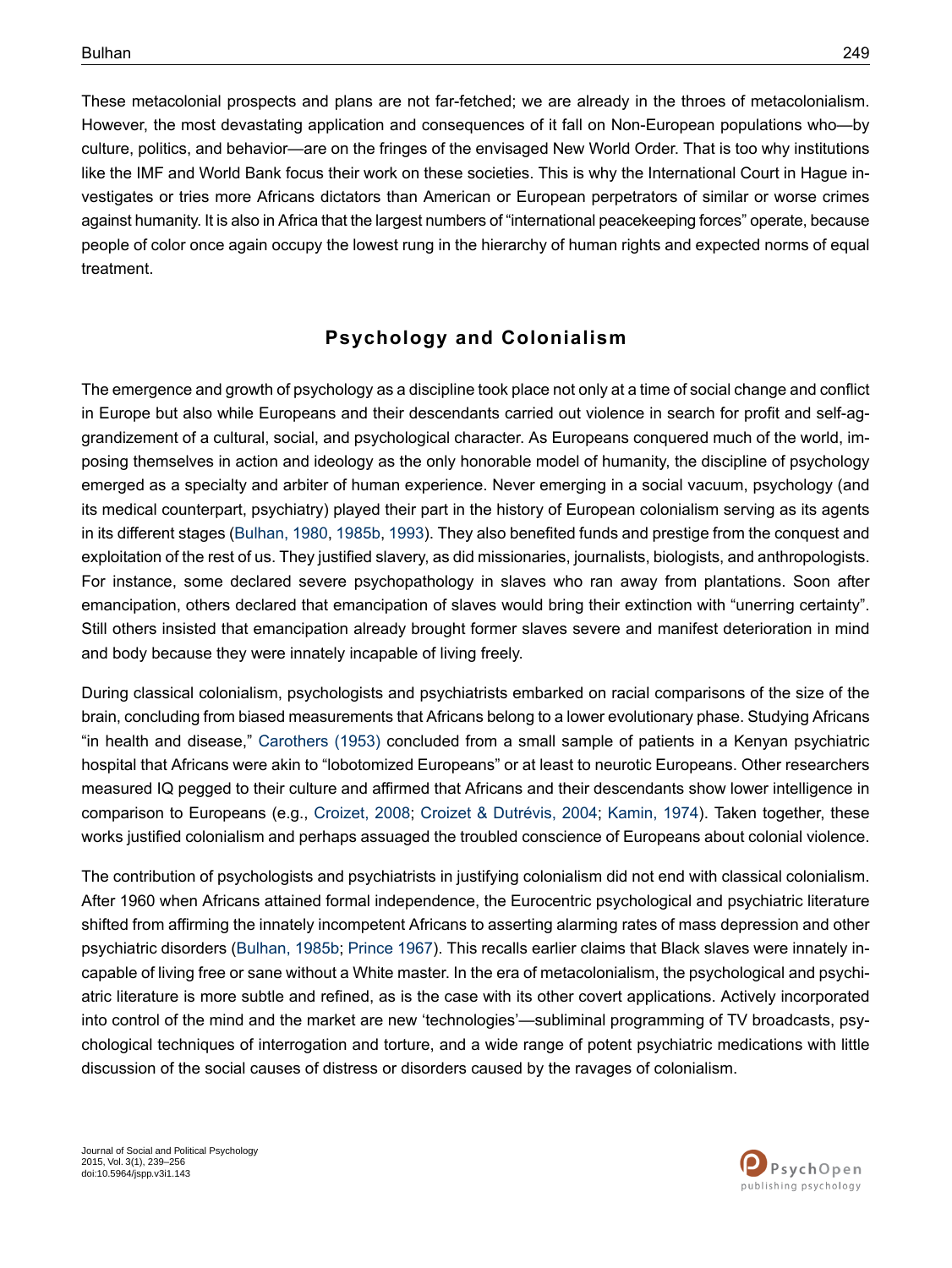In spite of this sordid history, psychologists and psychiatrists often show a convenient social amnesia, ignoring their complicity with colonialism both in its crude and subtle forms. For two disciplines that claim commitment to study and unmask repressed psychological experience, such neglect and avoidance about evidence of service to colonialism is curious indeed. In moments of idealistic reverie, a person sharing professional affinity might hope that psychologists and psychiatrists would be different from colonial soldiers and administrators. Yet studies of the history of colonialism, as well as knowledge of psychologists' and psychiatrists' role in colonialism, lead to this conclusion: Economic self-interest, political allegiance, defense of delusional superiority in race, and wish for self-aggrandizement take precedence over commitment to reason, objectivity, and justice in scientific thought and behavior.

# **Decolonizing Psychology**

Social and political systems seldom die or dismantle easily; they often reinvent themselves for three chief reasons. Firstly, the economic and political interests they served in the past continue to prevail in subsequent generations. Secondly, the institutions—schools, law enforcement agencies, courts and others—that served those interests do not readily change. Thirdly, those who grow up under these systems―beneficiaries as well as victims―get so indoctrinated through childhood socialization, schooling, and adult experiences that they do not seek or accept alternative ways of looking at the world. Turned into true believers or acting as programmed robots, they defend the oppressive structures as if life would be impossible without them. In fact, they would (and often do) sacrifice life to defend and perpetuate these systems, however unjust.

As I described in detail elsewhere ([Bulhan,](#page-15-0) 1985b; Chap. 4), several conceptual problems of establishment psychology derail it from its declared mission of advancing the well-being of people and push it toward unquestioned service to colonialism in its different stages. The first of these problems is *Eurocentrism* that not only infuses cultural bias and errors in establishment psychology, but also makes it a ready tool for European exploitation, racism, and global self-aggrandizement. Related to this is its assumptive, methodological, and experiential *solipsism* that predisposes Europeans to believe that their experience is the most valid in the world and provides the only model of humanity. The *positivist foundation* of psychological inquiry also limits and distorts human experience as it seeks to measure, control, and predict human behavior not only by emulating the basic sciences, but also by remaining loyal to the colonial project of measuring, controlling, and predicting the colonized. Positivism also brings with it other problems—like establishment psychology's analytic-reductionist bias, its trait-comparison bias, and stability-equilibrium bias—all of which exclude holistic, contextual, and dialectical perspectives. Decolonizing psychology requires abandoning these flaws in theory and practice incorporating the following steps.

## **From Individual to Collective Well-Being**

Establishment psychology rooted to capitalism and the resulting culture of misanthropy gives priority to the fetish of individualism instead of advancing collective well-being. In theory and practice, its diagnostic classifications, narrow definition of liberty, and positivist method of inquiry rest on individualism. Individuals do indeed count and deserve focused study, care, and liberty. However, exclusive focus on individuals—shorn of their historical, cultural, and social context—reveals avoidance or disregard of the fundamental truth that human beings are above all social beings and that individual well-being or liberty means little without collective well-being and liberty. Only when collective well-being and liberty are secure can questions and comparison of individual difference have

Journal of Social and Political Psychology 2015, Vol. 3(1), 239–256 doi:10.5964/jspp.v3i1.143

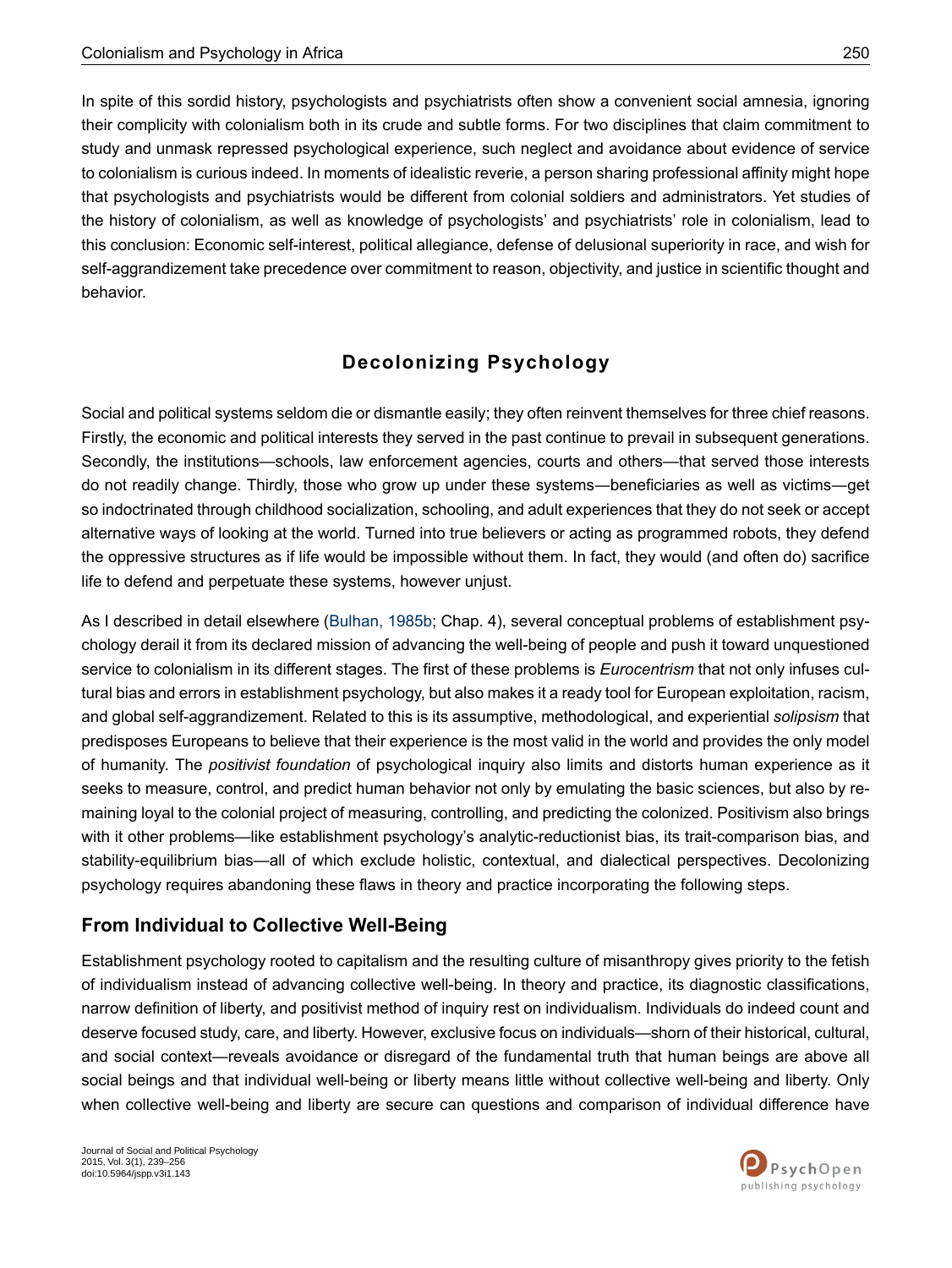meaning and value. Better still, study and treatment of individuals must work from the perspective of advancing the well-being of the collective on the one hand and reducing tyranny of the collective on individuals on the other.

# **From Obsession With Instinct to Promotion of Human Needs**

Since its beginning, establishment psychology was obsessed with instincts. Theories of instincts seldom led to valuable and lasting insight on human behavior. Instead, such theories not only postulated fixed traits, but also reified characteristics of people in ways that afforded justification of slavery, colonialism, racism, and sexism. (For instance, [McDougall](#page-16-21) [1908] catalogued numerous instincts and attributed "instinct of submission" to black people.) Focusing on human needs introduces a different outlook and outcome. Individuals cannot state their presumed instincts, but they can affirm their *needs* and *wants*. Thus, while theory about instinct exists in the mind of its proponent who claims institutional authority and professional credibility, study of human needs forces one to shift the line of inquiry and predisposes one to engage in *dialogue* with the persons concerned who can explain what they *need* and *want*. In short, emphasis on needs and wants may reduce the scourge of solipsism and Eurocentrism in establishment psychology.

## **From Adjustment to Empowerment**

The promotion of adjustment to oppressive structure and alienated living often occur in psychotherapy or the larger industry called mental health whose overriding aim is to change persons referred to as "patients" rather than enabling them (if not joining them) in changing the conditions (economic, political, cultural, and social) that primarily caused or contributed to the distress, mild or severe. Emphasis on adjustment not only decontextualizes the problems of the oppressed but also burdens the "patient" with inordinate degree of patience to an oppressive system, including the obvious hierarchy of power in the doctor-patient relationship replicating the colonial situation. Moreover, traditional therapy begins with a subtle process of Eurocentrism, racism, and victim-blame, all affirming or implying that the "patient" caused or contributed to his or her problem. Little wonder then, that patients from oppressed communities seldom seek therapy unless brought under duress by relatives, the police, or by court order. If they seek therapy on their own, they frequently drop out at very high rates because of the adjustment-orientation, power-relations, decontextualization, and victim-blame of Eurocentric psychology [\(Bulhan,](#page-15-0) 1985a, [1985b,](#page-15-11) [1993](#page-15-10)).

## **From Passive Victims to Self-Determining Actors**

No doubt, oppressive systems produce countless victims subjected to hardship and injury. Yet a perspective promoting change avoids freezing people in the status of victims who only deserve sympathy and charity. Even when people experience hardship, danger, and injury, they make choices. Albert Camus said that even a person forced to the gallows chooses *how* he or she faces certain death—to weep, scream, shake, or die with dignity. People always make choices by rationally calculating their prospects of winning or losing in war, business, and other human encounters. In each case, they consider the resources and means available to them as well as the conditions favoring them or not.

Slaves and the colonized must choose between two impossible options: *die*, thereby avoid oppression altogether; or *live*, marking time until ready to regain freedom and perhaps turn the table on the so-called victor of today. Just as the person forced to gallows makes choices, enslaved and colonized people also make choices, whether or not they make them out of ignorance, fear, rational miscalculation, or a combination thereof. To overstate their victimization prevents critical analysis of choices and freezes them in permanent incompetence, dependence,

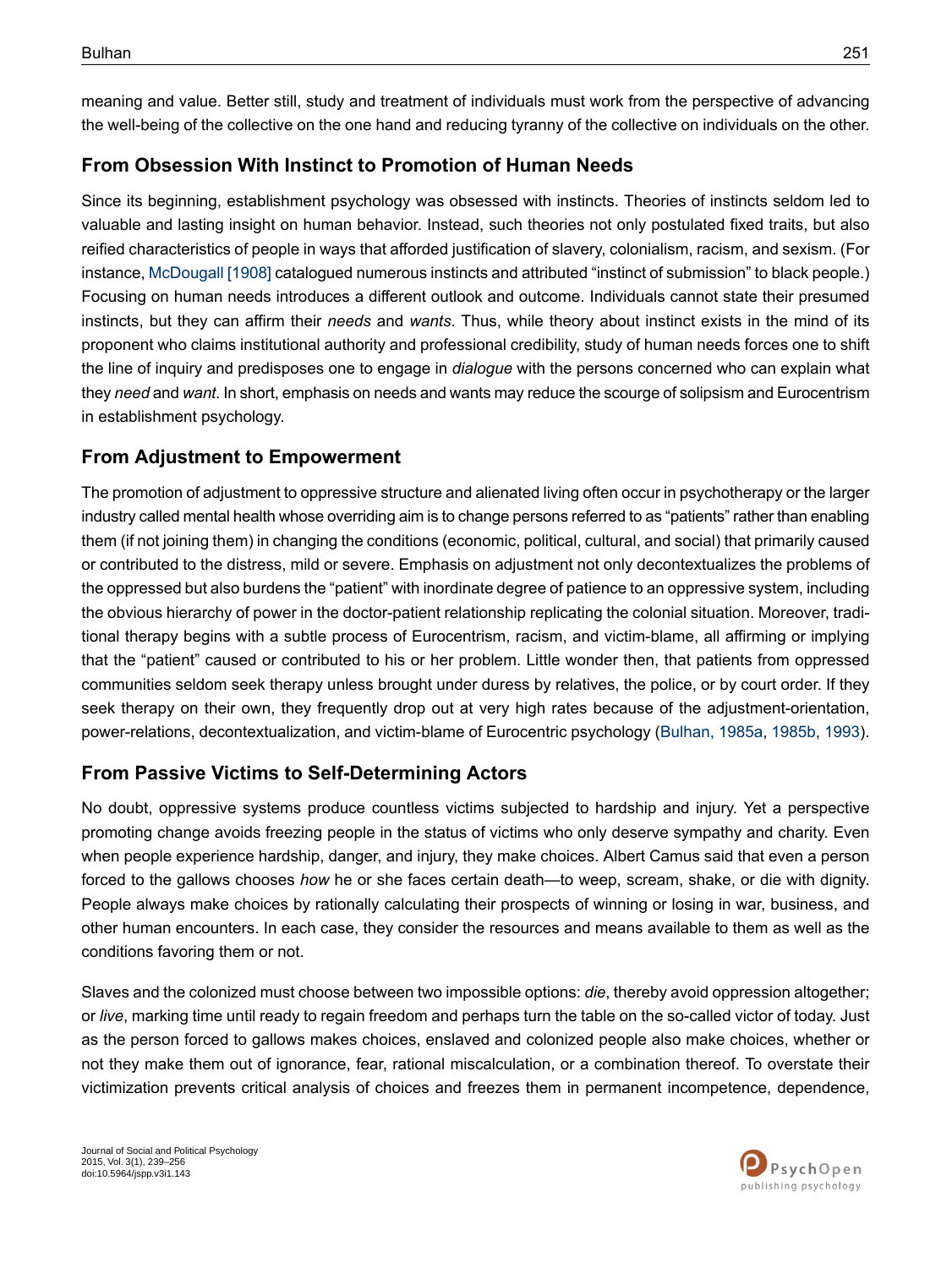and hopelessness. It also reinforces their belief, internalized under oppression, that they have no choice but to continue life in misery from one generation to another.

At the same time, to affirm that the colonized *have choice* not only declares that they can transcend their present condition, but also prepares and empowers them to make choices. Frederick Douglass, a former Black American slave, stated that power concedes only to a *demand* and that *refusal* to endure oppression sets the limits of tyrants. Decolonized psychology analyzes the conditions that victimize people, making them objects or minions of others; it also affirms that they are self-determining actors—if not immediately, then at least in the future. It educates them about self-defeating strategies, explores with them how best to set limits to tyranny, and prepares them to make necessary and effective demands for change.

# **From Top-Down to Bottom-Up Approaches**

Fifthly, decolonized psychology pursues change using *bottom-up* rather than *top-down approach*. The top-down approach is not only imperialistic and arrogant but also it seldom works, neither at the level of the individual nor that of the collective. Many therapeutic interventions or programs of social change fail because they are imposed top-down by individuals or groups who claim superior authority and knowledge, often supported by threat or exercise of violence. The change they claim to bring about is also minimal, superficial, half-hearted and self-serving. Not only do they affirm or imply that they alone know best what is good for the individuals or groups they claim to help but also they devalue and infantilize them by their approach that actually replicates the situation of oppression. They also show that the project of change is theirs, claiming victory for all successes and blaming the recipient of help for all failures. These characteristics of the top-down approach often breed resentment and subversion among those supposed to be recipients of help. That is why traditional approaches to therapy and international peacekeeping missions fail with people caught in colonial oppression and associated devaluation.

The bottom-up approach requires patience and humility as well as openness to learn the experiences, thoughts, and perspective of the other. In this approach, one abandons the hubris and imperialism of the top-down approach. The bottom-up approach forces the self-declared helper to examine motives, question dominant theories, and be open to learn the experiences, thoughts, and traditions of those one seeks to help. The bottom-up approach also affirms that the so-called recipients of help own the process and product of change; that success and failure are shared; and that change is reciprocal because the supposed "helper" learns, gets healed, and grows alongside "the recipient" of help ([Watkins,](#page-17-1) 2015, this section).

# **Conclusion**

A broad consideration of colonialism suggests that this system of domination entails contest of reality in three worlds: *the world of things*, of *people*, and *of meaning*. Driven firstly by economic motives, colonizers attacked the world of things to obtain raw materials and markets for manufactured goods. To obtain cheap or free labor, they not only occupied the land but also assaulted the world of people to force submission. Once they conquered the people and occupied the land, they assaulted the world of meaning because no system of oppression lasts without occupation of the mind and ontology of the oppressed.

The old and crude forms of colonial rule have changed to the more subtle and sophisticated (also more intense and expansive) form that I have called metacolonialism: a consolidation of capitalism, liberal democracy, and

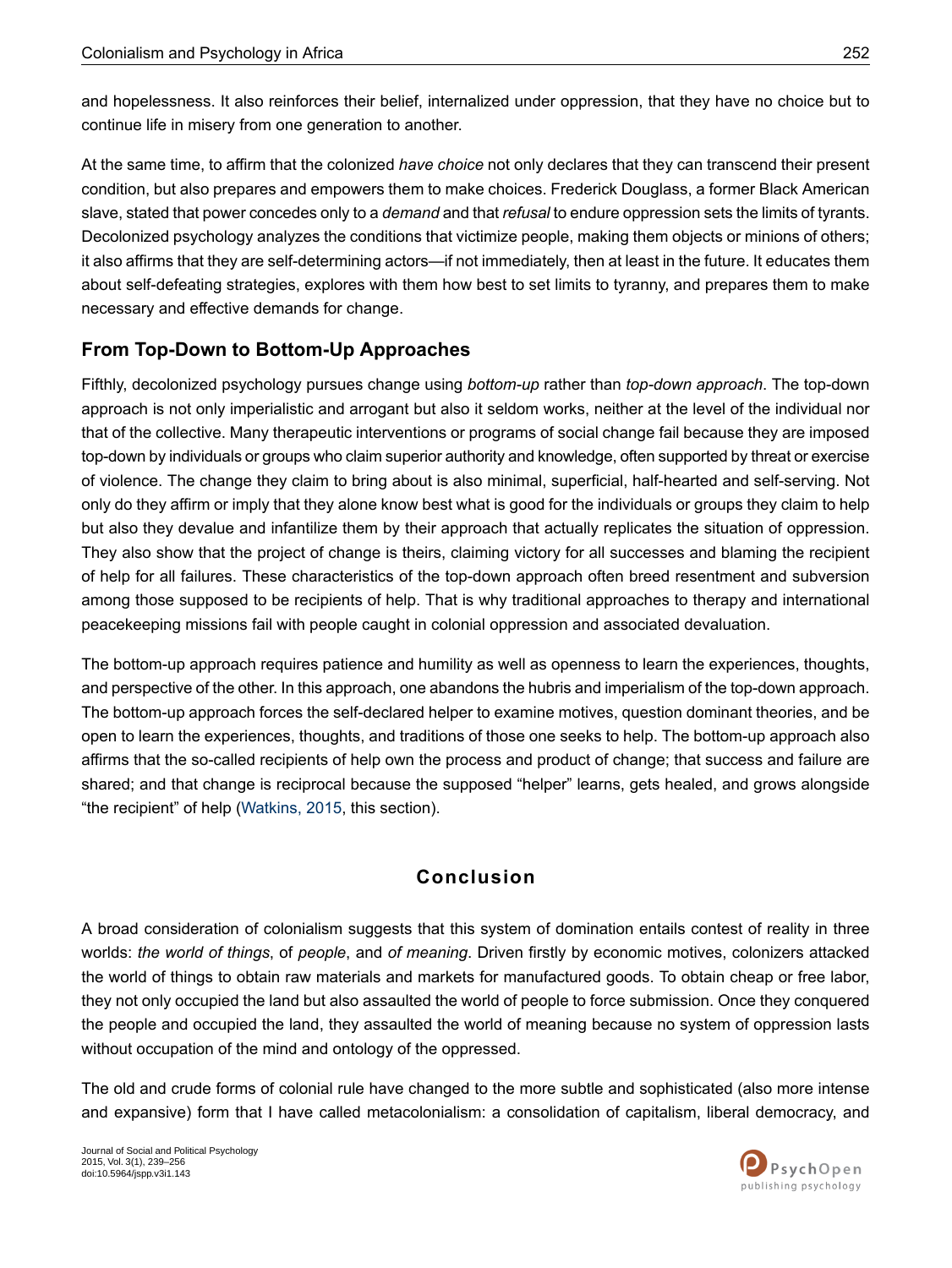Western Culture into a unified and globalized force for economic, political, and cultural domination. In metacolonialism, the primary target of domination is *the total being of the colonized*—economically, culturally, socially, and psychologically. The governing values, ethos, and ideology of metacolonial ways of being include a connected and interdependent world with a shared set of international laws, markets, and monetary standards formulated and governed by supposedly "neutral institutions" like the United Nations, the International Monetary Fund, and the World Bank. The prime indicators of metacolonial well-being are the quantity and quality of the imported material goods people consume, the houses they live in, and the gadgets they own. Their common demoninator is crass materialism in a world of power and wealth inequity confirming the being of a minority, partially confirming that of an intermediary minority (called local elite), and totally disconfirming that of the majority.

In this context, the analyses and insights of Frantz Fanon [\(1967\)](#page-16-12) in *Black Skin, White Masks* are more relevant today than they were in the heyday of classical colonialism and neocolonialism. Clearly, there can only be occupied, distorted, and shriveled being (versus wholesome and healthy being) when so much of objective and subjective life—the economy, the political order, space and time, culture, knowledge, beauty, and even reason—are occupied. When the colonized believe they are happily marching toward prosperity and redemption, it makes liberation far more complicated and difficult.

In short, colonialism is today more entrenched objectively and subjectively than it was in the past. Effective and sustainable change can come only when those within the center of the metacolonized world and those in its peripheries work together both to *deconstruct* metacoloniality in its different forms and jointly *reconstruct* a more just world on the ruins of the old. The call for collaboration is not appeal for sympathy or generosity; those at the centers of metacolonialism also pay heavy but hidden costs for injustice and dehumanization of others. I therefore see the project of decolonizing psychology as a means toward broad-based critical thinking and collaboration on what to *deconstruct* and how to *reconstruct* for the benefit of all.

I endeavor to contribute to systemic and peaceful change in the meta-colonized part of the Africa in which I live, trying to make a difference in Somali society that has experienced more than its share of colonial violence and metacolonial mystification. To this end, I started Frantz Fanon University in Somaliland so that a new generation of African students can learn and advance decolonized psychology, medicine, and social sciences. This is no doubt a small step in the global project of decolonizing psychology that requires larger, coordinated, and sustained work by people in different parts of the world. Frantz Fanon University welcomes collaboration of individuals and institutions in that respect. I also hope this issue of *JSPP* devoted to decolonizing psychology will inspire such collaborative work.

#### <span id="page-14-0"></span>**Notes**

<span id="page-14-1"></span>i) By *European*, I mean not only those citizens of Europe but also their descendants who settled in the Americas, Australia, New Zealand, South Africa, or elsewhere and who promoted and benefitted from colonialism. I also mean by *establishment psychology* the discipline of psychology that first emerged in Europe, subsequently grew in North America, and today dominates psychological theories, method, and practice of psychology in the world.

ii) I learned this subtle censorship in academia while teaching at Boston University when a high-ranking administrator tried to block my tenure, approved at all levels of university committees and by six external reviewers, because the administrator found my book on Frantz Fanon too radical. As soon as I earned tenure with approval of the Board of Trustees, I took a year-long sabbatical leave and soon after resigned from Boston University. After several years running a thriving consulting firm I

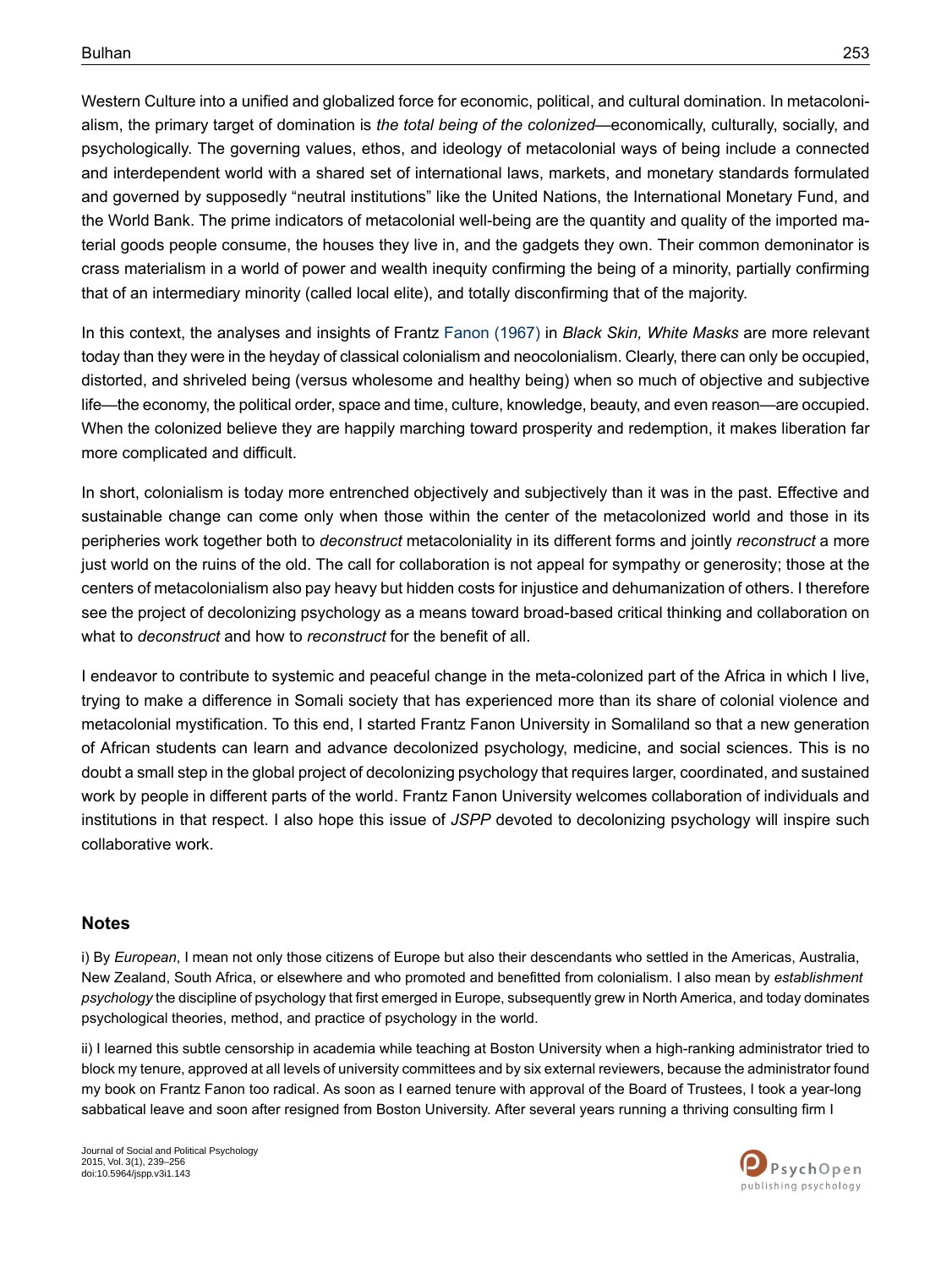co-owned with my former student, I returned to Africa to help in conflict resolution, social reconstruction, and treatment of trauma victims.

<span id="page-15-7"></span>iii) I use male pronouns only due to limitation of language, not to suggest that the colonial experience is exclusive to men. I use these pronouns to represent both men and women.

<span id="page-15-8"></span>iv) For these definitions and a fascinating discussion of space and place, see Yi-Fu Tuan, Space and Place: The [Perspective](#page-17-2) of [Experience,](#page-17-2) St. Paul, Minnesota: the University of Minnesota, 1981. As he explained, space—a geographic unit, an interval between two points or objects precisely measurable—allows freedom of movement and transcending our present condition. Place (like home) is marked off space to which we endow value. While we universally associate space with *freedom and opportunity*, we associate place with *intimacy and security.*

#### **Funding**

The author has no funding to report.

#### **Competing Interests**

The author has declared that no competing interests exist.

#### **Acknowledgments**

<span id="page-15-4"></span>The author acknowledges the valuable support of the editorial committee of this issue and in particular Glenn Adams.

#### **References**

- <span id="page-15-9"></span><span id="page-15-5"></span>Alcoff, L. M. (2007). Mignolo's epistemology of coloniality. *CR: The New Centennial Review, 7*(3), 79-101.
- <span id="page-15-11"></span>Amin, S. (1973). *Neocolonialism in West Africa.* New York, NY, USA: Penguin Press.
- Bulhan, H. A. (1980). Psychological research in Africa: Genesis and function. *Présence Africaine, 116*, 20-42. doi:[10.3917/presa.116.0020](http://dx.doi.org/10.3917/presa.116.0020)
- <span id="page-15-10"></span><span id="page-15-0"></span>Bulhan, H. A. (1985a). Black Americans and psychopathology: An overview of research and theory. *Psychotherapy: Theory, Research, Practice, Training, 22*(2S), 370-378. doi[:10.1037/h0085517](http://dx.doi.org/10.1037/h0085517)
- <span id="page-15-1"></span>Bulhan, H. A. (1985b). *Frantz Fanon and the psychology of oppression*. New York, NY, USA: Plenum Press.
- <span id="page-15-2"></span>Bulhan, H. A. (1993). Imperialism in studies of the psyche: A critique of African psychological research. In L. J. Nichols (Ed.), *Psychology and oppression: Critiques and proposals* (pp. 1-34). Johannesburg, South Africa: Skottaville.
- <span id="page-15-3"></span>Bulhan, H. A. (2008). *Politics of Cain—One hundred years of crises in Somali politics and society.* Bethesda, MD, USA: Tayosan International Publishing.
- <span id="page-15-6"></span>Bulhan, H. (2013a). In-Between Three Civilizations: Vol. 1. Archeology of social amnesia and the triple heritage of Somalis. Bethesda, MD, USA: Tayosan International Publishing.
- Bulhan, H. (2013b). Losing the art of survival: Somali transition for self-reliance to dependence and indignity. Bethesda, MD, USA: Tayosan International Publishing.
- Bulhan, H. (in press). *In-Between Three Civilizations: Vol. 2. Why the state fails in Somali society.* Bethesda, MD, USA: Tayosan International Publishing.

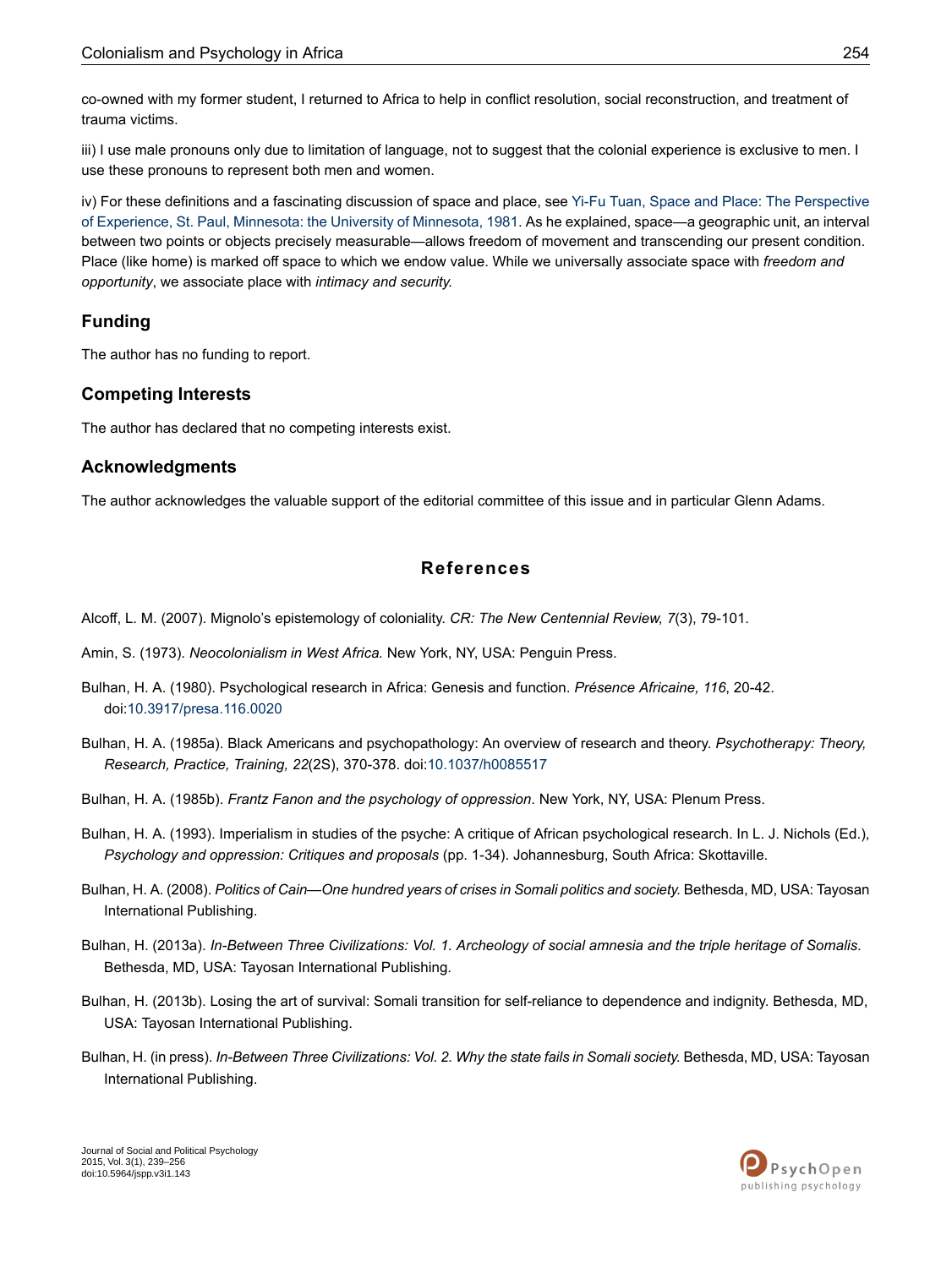- <span id="page-16-16"></span>Carothers, J. C. (1953). *The African mind in health and disease: A study in ethnopsychiatry* (WHO Monograph Series, No 17). Geneva, Switzerland: World Health Organization.
- <span id="page-16-17"></span>Croizet, J.-C. (2008). The pernicious relationship between merit assessment and discrimination in education. In G. Adams, M. Biernat, N. Branscombe, C. Crandall, & L. S. Wrightsman (Eds.), *Commemorating Brown: The social psychology of racism and discrimination* (pp. 153-172). Washington, DC, USA: American Psychological Association.
- <span id="page-16-18"></span><span id="page-16-1"></span>Croizet, J.-C., & Dutrévis, M. (2004). Socioeconomic status and intelligence: Why test scores do not equal merit. *Journal of Poverty, 8*, 91-107. doi:[10.1300/J134v08n03\\_05](http://dx.doi.org/10.1300/J134v08n03_05)
- <span id="page-16-2"></span>Dussel, E. (1985). *Philosophy of liberation*. New York, NY, USA: Orbis Books.
- <span id="page-16-12"></span>Dussel, E. (1996). Modernity, eurocentrism, and trans-modernity: In dialogue with Charles Taylor. In E. Mendieta (Ed.), *The underside of modernity: Apel, Ricoeur, Rorty, Taylor, and the Philosophy of Liberation* (pp. 129-159). Atlantic Highlands, NJ, USA: Humanities Press.
- <span id="page-16-13"></span>Fanon, F. (1967). *Black skin, white masks*. New York, NY, USA: Grove Press.
- <span id="page-16-10"></span>Fanon, F. (1968). *The wretched of the Earth*. New York, NY, USA: Grove Press.
- <span id="page-16-7"></span>Frank, A. G. (1970). *Lumpen-bourgeoisie, lumpen-development: Dependency, class, and politics.* New York, NY, USA: Monthly Review Press.
- <span id="page-16-21"></span><span id="page-16-19"></span>Graham, M. (2006). *How Islam created the modern world.* Beltsville, MD, USA: Amana Publishing.
- <span id="page-16-6"></span>Kamin, L. J. (1974). *The science and politics of I.Q.* New York, NY, USA: Wiley.
- McDougall, W. (1908). *Social psychology*. New York, NY, USA: Luce.
- <span id="page-16-15"></span>Maldonado-Torres, N. (2007). On the coloniality of being: Contributions to the development of a concept. *Cultural Studies, 21*, 240-270. doi:[10.1080/09502380601162548](http://dx.doi.org/10.1080/09502380601162548)
- <span id="page-16-14"></span><span id="page-16-5"></span>Maren, M. (1997). *The road to hell: The ravaging effects of foreign aid and international charity.* New York, NY, USA: The Free Press.
- <span id="page-16-3"></span>Mbiti, J. S. (1970). *African religions and philosophy.* Garden City, NY, USA: Doubleday.
- <span id="page-16-4"></span>Mignolo, W. (2003). *The darker side of the Renaissance: Literacy, territoriality, and colonization* (2nd ed.). Ann Arbor, MI, USA: The University of Michigan Press.
- <span id="page-16-9"></span>Mignolo, W. (2000a). *Local histories/global designs: Coloniality, subaltern knowledges, and border thinking*. Princeton, NJ, USA: Princeton University Press.
- <span id="page-16-20"></span><span id="page-16-11"></span>Mignolo, W. (2000b). The many faces of cosmo-polis: Border thinking and critical cosmopolitanism. *Public Culture, 12*, 721-748. doi:[10.1215/08992363-12-3-721](http://dx.doi.org/10.1215/08992363-12-3-721)
- <span id="page-16-0"></span>Nkrumah, K. (1965). *Neocolonialism: The latest stage of colonialism*. New York, NY, USA: Routledge.
- <span id="page-16-8"></span>Prebisch, R. (1960). *Economic development in Latin America and its principle problems*. New York, NY, USA: ECLA.
- Prince, R. (1967). The changing picture of depressive syndromes in Africa: Is it fact or diagnostic fashion? *Canadian Journal of African Studies, 1*, 177-192. doi[:10.2307/483531](http://dx.doi.org/10.2307/483531)
- Quijano, A. (2000). Coloniality of power, Eurocentrism, and Latin America. *Nepantla: Views from South, 1*, 533-580.
- Rodney, W. (1974). *How Europe underdeveloped Africa.* Washington, DC, USA: Howard University Press.